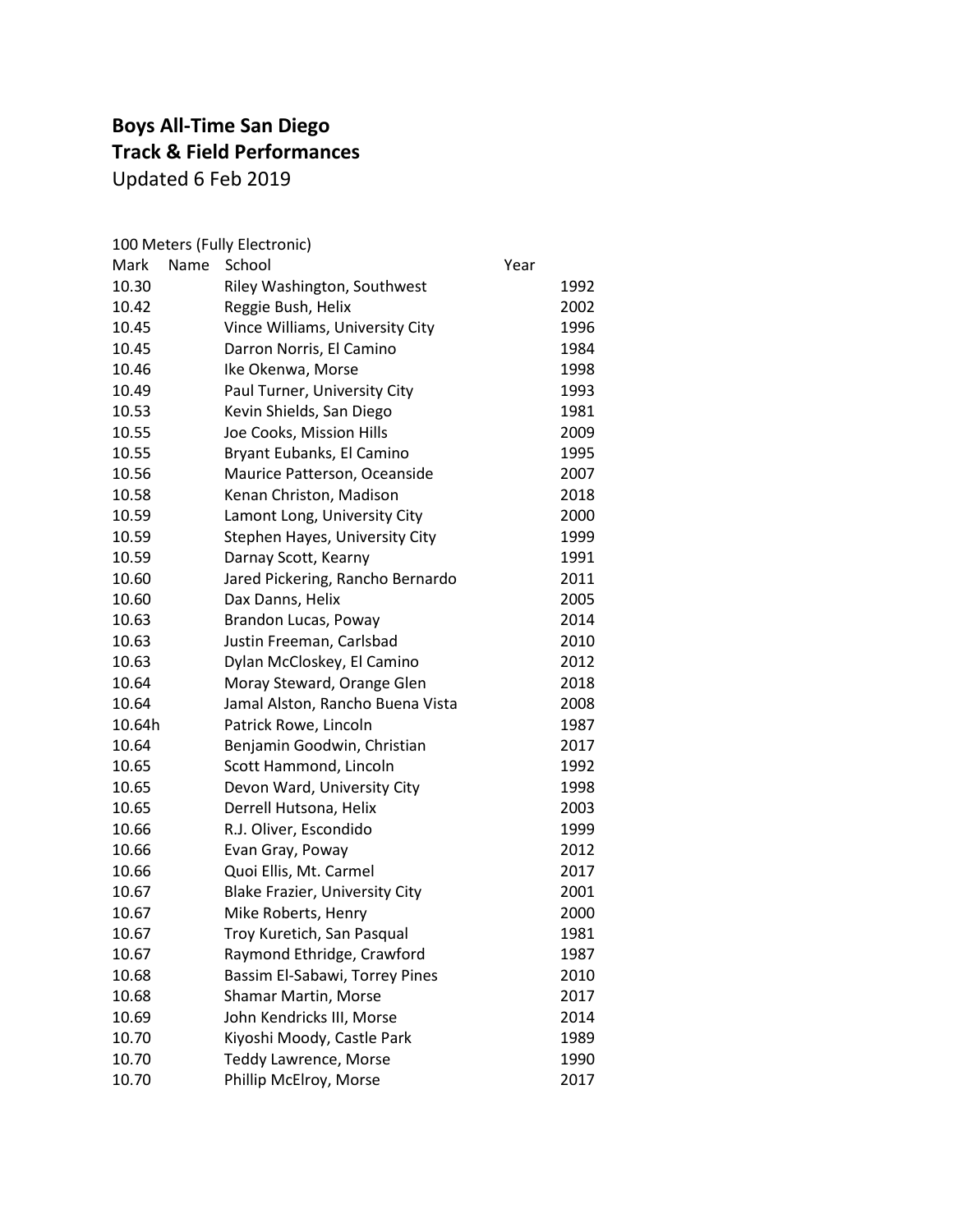| 100 yards (Fully Electronic) |                      |      |
|------------------------------|----------------------|------|
| 9.61                         | David Russell, Henry | 1977 |

#### 100 Yards (Hand)

| 9.4 | Elijah Jefferson, Crawford | 1974 |
|-----|----------------------------|------|
| 9.4 | Paul Day, Kearny           | 1982 |
| 9.5 | James Milton, Morse        | 1972 |
| 9.5 | Kipperr Bell, Henry        | 1979 |
| 9.6 | Ed Buchanan, Kearny        | 1958 |
| 9.6 | Arnold Tripp, Crawford     | 1959 |
| 9.6 | Vernus Ragsdale, Lincoln   | 1962 |
| 9.6 | Charles Sanford, San Diego | 1963 |
| 9.6 | Lanard Morris, Lincoln     | 1972 |
| 9.6 | Bruce Girasole, Madison    | 1972 |
| 9.6 | Ron Edmerson, Lincoln      | 1975 |
| 9.6 | Michael Patrick, Lincoln   | 1976 |

#### 200 Meters

| 20.97 | Ike Okenwa, Morse                | 1998 |
|-------|----------------------------------|------|
| 20.99 | Vince Williams, University City  | 1996 |
| 21.00 | Ray Ethridge, Crawford           | 1987 |
| 21.06 | Reggie Bush, Helix               | 2002 |
| 21.07 | Devon Ward, University City      | 1998 |
| 21.08 | Riley Washington, Southwest      | 1992 |
| 21.09 | Darron Norris, El Camino         | 1984 |
| 21.13 | Jared Pickering, Rancho Bernardo | 2011 |
| 21.16 | Deun White, Rancho Bernardo      | 2002 |
| 21.18 | Brandon Lucas, Poway             | 2014 |
| 21.23 | Darnay Scott, Kearny             | 1991 |
| 21.26 | Dax Danns, Helix                 | 2005 |
| 21.26 | Fiat Johnson, Serra              | 2002 |
| 21.27 | Joe Cooks, Mission Hills         | 2009 |
| 21.30 | Quoi Ellis, Mt. Carmel           | 2017 |
| 21.31 | Michael Stevenson, Morse         | 1988 |
| 21.34 | Lydell Burston, Morse            | 1996 |
| 21.35 | Antony Ardis, Mission Hills      | 2013 |
| 21.41 | Arthur Orange, RBV               | 1998 |
| 21.42 | Kenan Christon, Madison          | 2018 |
| 21.42 | Scott Hammond, Lincoln           | 1992 |
| 21.43 | Maurice Patterson, Oceanside     | 2007 |
| 21.43 | Paul Day, Kearny                 | 1981 |
| 21.44 | Maurice Strickland, Mira Mesa    | 2009 |
| 21.44 | Larry Miles, Crawford            | 1999 |
| 21.45 | Dylan McCloskey, El Camino       | 2012 |
| 21.45 | R.J. Oliver, Escondido           | 1999 |
| 21.45 | Steve Hayes, University City     | 1998 |
| 21.46 | Jere Miller, Henry               | 1994 |
| 21.47 | Lamont Long, University City     | 2000 |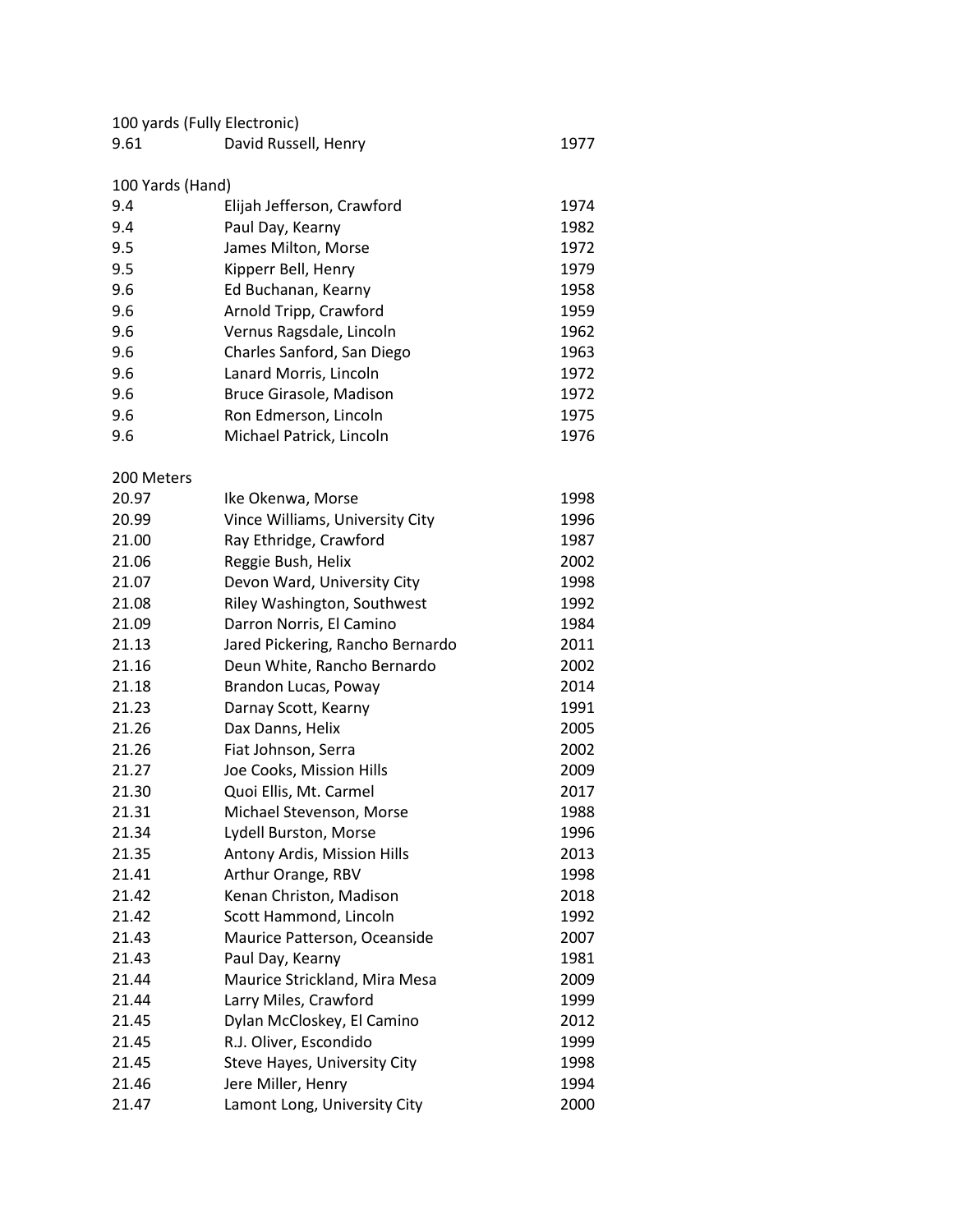| 21.47            | Maurice Douglas, San Diego          | 1999 |
|------------------|-------------------------------------|------|
| 21.47            | Glen Reyes, Orange Glen             | 1989 |
| 21.49            | Christian Sourapas, Francis Parker  | 2015 |
| 21.49            | John Kendrick III, Morse            | 2015 |
| 21.51            | Gerald Johnson, Sweetwater          | 1982 |
| 21.52            | Patrick Rowe, Lincoln               | 1987 |
| 220 Yards (Hand) |                                     |      |
| 21.0             | Kipperr Bell, Henry                 | 1978 |
| 21.0             | Roscoe Cook, San Diego              | 1956 |
| 21.0             | Dave Blunt, Escondido               | 1961 |
| 21.0             | David Russell, Henry                | 1976 |
| 21.1             | Arnold Tripp, Crawford              | 1959 |
| 21.1             | Vernus Ragsdale, Lincoln            | 1962 |
| 21.1             | Russ Eckhardt, Granite Hills        | 1963 |
| 21.1             | Bill Massey, Chula Vista            | 1964 |
| 21.1             | Elijah Jefferson, Crawford          | 1975 |
| 21.2             | <b>Bill Walters, Sweetwater</b>     | 1956 |
| 21.2             | Ed Buchanan, Kearny                 | 1958 |
| 21.2             | Stan Morgan, Mission Bay            | 1964 |
| 21.2             | Johnny Mack Ellis, Lincoln          | 1966 |
| 21.2             | Milton Weaver, Pt. Loma             | 1978 |
| 21.3             | Gary Hafner, Helix                  | 1963 |
| 21.4             | Jimmy Wilson, San Diego             | 1929 |
| 21.4             | Mushy Pollock, San Diego            | 1933 |
| 21.4             | Darnes Johnson, San Diego           | 1950 |
| 21.4             | Bobby Staten, San Diego             | 1957 |
| 21.4             | Larry Fisher, Hoover                | 1958 |
| 21.4             | Byron Olander, Helix                | 1964 |
| 21.4             | Bruce Girasole, Madison             | 1972 |
| 21.4             | Danny Miller, Morse                 | 1973 |
| 400 Meters       |                                     |      |
| 46.85            | Lydell Burston, Morse               | 1996 |
| 46.91            | Karson Lippert, La Costa Canyon     | 2017 |
| 47.07            | Clinton Lane, Henry                 | 1995 |
| 47.16            | Vince Williams, University City     | 1996 |
| 47.19            | Da'Sean Cunningham, University City | 2003 |
| 47.20            | Nico Reaves, Lincoln                | 2008 |
| 47.22            | Michael Stevenson, Morse            | 1988 |
| 47.23            | Ray Carter, Morse                   | 1995 |
| 47.36            | Deun White, Rancho Bernardo         | 2001 |
| 47.40            | Walfrido Rodriguez, Mt. Miguel      | 2011 |
| 47.41            | Jere Miller, Henry                  | 1994 |
| 47.59c           | Mike Adkins, Bonita Vista           | 1979 |
| 47.61            | Keegan Ryan, Carlsbad               | 2009 |
| 47.71            | Maurice Douglas, San Diego          | 1999 |
| 47.77            | Arthur Orange, RBV                  | 1998 |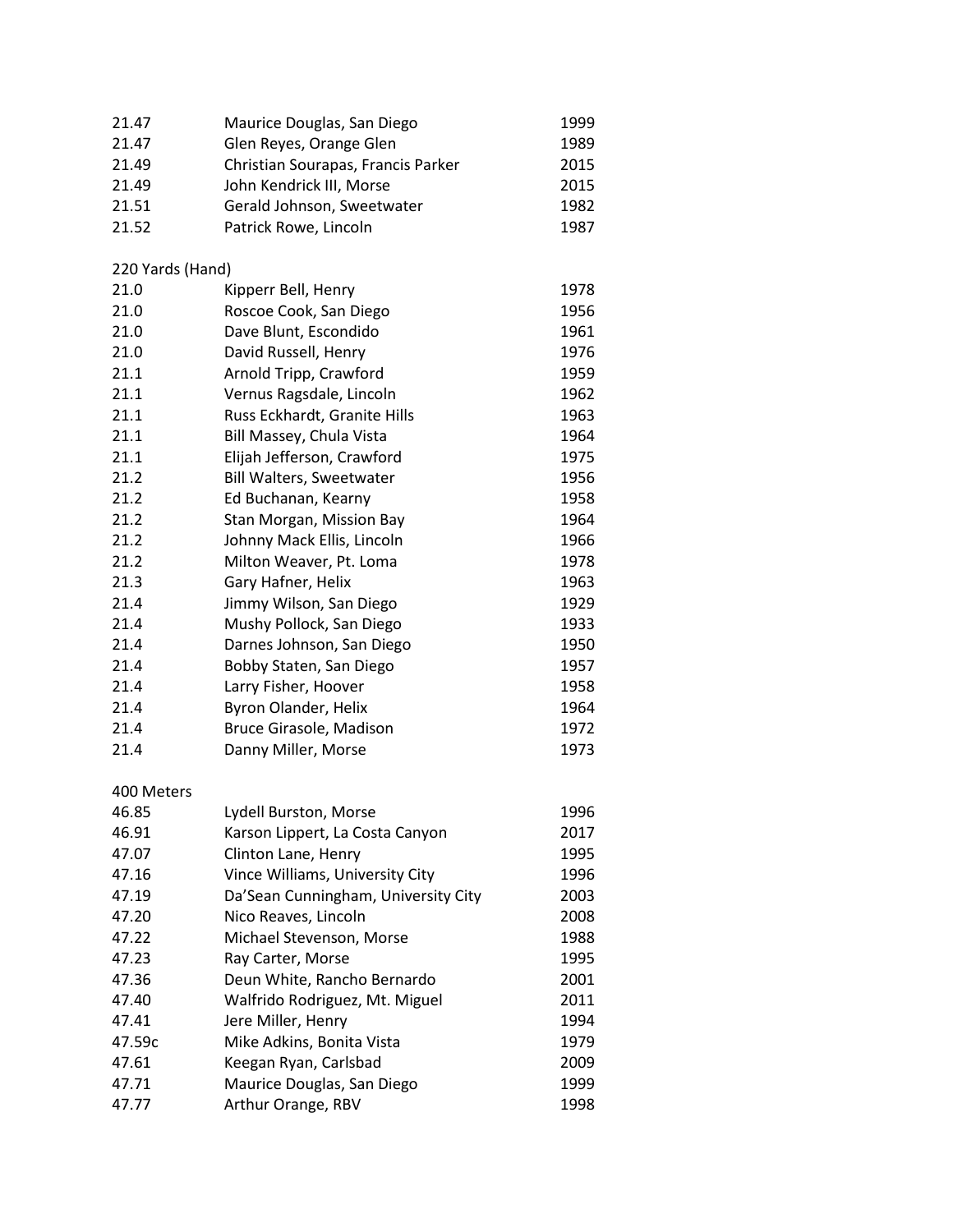| 47.79     | Brady Douglas, Mt. Miguel     | 2001 |
|-----------|-------------------------------|------|
| 47.82     | Brian Thomas, Scripps Ranch   | 2013 |
| 47.88     | Joe Cooks, Mission Hills      | 2008 |
| 47.88     | Scott Sims, La Costa Canyon   | 1997 |
| 47.99     | Jose Prieto, Palo Verde       | 2012 |
| 48.00     | David Gayden, Morse           | 1985 |
| 48.08     | James Rhoades, Ramona         | 2004 |
| 48.09     | Bryan Bartling, Grossmont     | 1997 |
| 48.10     | Eric Robinson, Fallbrook      | 1985 |
| 48.10     | Marvel Wynne, Poway           | 2004 |
| 48.11     | Tobe Ezeokoli, Mt. Carmel     | 2014 |
| 48.12     | Roy Carls, Pt. Loma           | 1982 |
| 48.14     | Terran Franklin, Helix        | 1999 |
| 48.14     | Jerome Gross, Hoover          | 1989 |
| 48.15     | Chancise Watkins, Palo Verde  | 2010 |
| 48.16     | Ryan Morgan, Ramona           | 2008 |
| 48.17     | D.J. Contreras, Valley Center | 2001 |
| 48.18     | Patrick Rowe, Lincoln         | 1987 |
| 48.18     | D'Angelo Gunter, Del Norte    | 2017 |
| 48.25     | Ryan Morgan, Ramona           | 2009 |
| 48.27     | Hosea Tate, Mt. Miguel        | 2009 |
| 48.30     | Marcus Sumpter, Fallbrook     | 2008 |
| 48.31     | Marcus Pierce, Sweetwater     | 2009 |
| 48.34     | Aaron Rogers, Carlsbad        | 2012 |
| 48.34     | Ben Maypole, Granite Hills    | 2006 |
| 48.34h    | Devon Ward, University City   | 1998 |
| 48.35     | John Denny, Morse             | 1985 |
| 48.35     | Marshall Evans, Mira Mesa     | 1991 |
| 48.37     | Marcus Dean, Mira Mesa        | 2018 |
| 48.39     | Brandon Lucas, Poway          | 2014 |
| 48.40     | Jay Hackett, Morse            | 1999 |
| 48.43     | Wesley Salzman, Calvin        | 2018 |
| 48.44     | Ricky Sharpe, Mt. Carmel      | 1998 |
| 48.44     | Dax Danns, Helix              | 2005 |
| 48.45     | Brandon Howard, Steele Canyon | 2013 |
| 48.47     | Charles Jock, Mission Bay     | 2008 |
| 48.51     | Elliott Sanders, Hoover       | 2009 |
| 48.52     | Richard Benson, Morse         | 2017 |
| 48.54     | Rashid Shaheed, Mt. Carmel    | 2016 |
| 48.58     | Boris McDaniel, Lincoln       | 2000 |
| 440 Yards |                               |      |
| 47.28     | Tony Banks, Morse             | 1979 |
| 47.3      | Milton Mitchell, Lincoln      | 1970 |
| 47.3      | Donald Tyler, Lincoln         | 1971 |
| 47.6      | Mike Singletary, San Diego    | 1965 |
| 48.1      | Therlee Murphy, Lincoln       | 1968 |
| 48.2      | Donald Moore, Morse           | 1974 |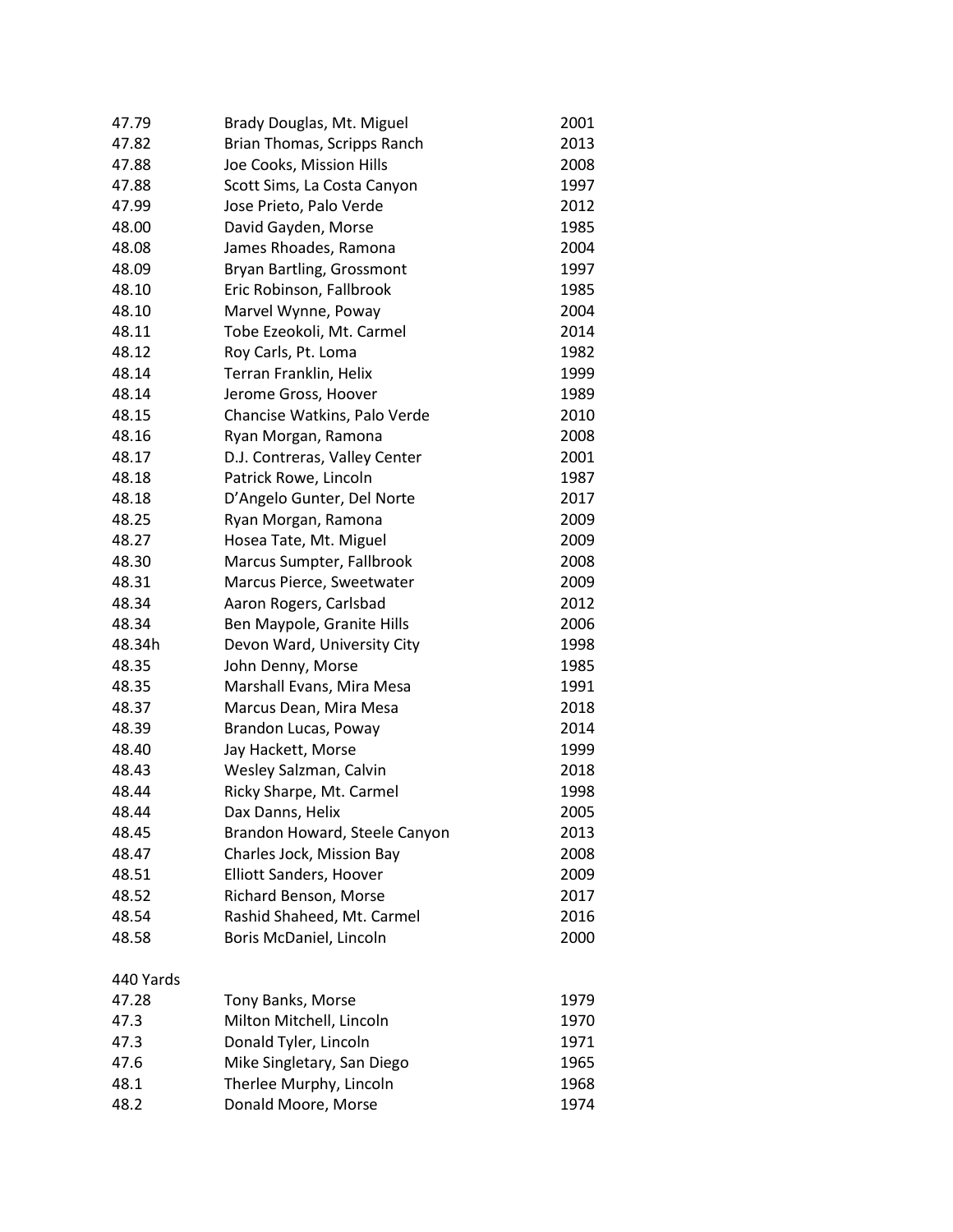| 48.4       | Danny Stewart, San Diego            | 1977 |
|------------|-------------------------------------|------|
| 48.5       | Tom Agsten, Hoover                  | 1963 |
| 48.6       | Donn Renwick, Grossmont             | 1964 |
| 48.6       | Bruce Ruff, El Cajon                | 1967 |
| 48.6       | Seneca Godwin, Kearny               | 1968 |
| 48.6       | John Willson, Pt. Loma              | 1972 |
| 800 Meters |                                     |      |
| 1:50.21    | Shyan Vaziri, Scripps Ranch         | 2011 |
| 1:50.25    | Mark Senior, Mt. Miguel             | 1988 |
| 1:50.31    | Mac Fleet, University City          | 2009 |
| 1:50.47    | Alex Monsivaiz, Army-Navy           | 2012 |
| 1:50.66    | Charles Jock, Mission Bay           | 2008 |
| 1:51.61    | Alex Grigoriev, Rancho Bernardo     | 2013 |
| 1:51.96    | Jesse Camp, El Capitan              | 1994 |
| 1:51.99    | Matt Carpowich, Torrey Pines        | 2011 |
| 1:52.05    | Jesse O'Brien, San Pasqual          | 2006 |
| 1:52.11    | Francis O'Neill, San Pasqual        | 1989 |
| 1:52.23    | Matt Silva, San Pasqual             | 1993 |
| 1:52.33    | Adrian Mangoba, Vista               | 2014 |
| 1:52.36    | Tom Ellsworth, Pt. Loma             | 1983 |
| 1:52.40    | Alejandro Vargas, Vista             | 2006 |
| 1:52.44    | Carlos Bojorquez, Kearny            | 2011 |
| 1:52.51    | Randy Pensinger, El Camino          | 2005 |
| 1:52.59    | Aaron Powell, Poway                 | 2000 |
| 1:52.69    | Sean Ricketts, Rancho Bernardo      | 2000 |
| 1:52.73    | Shawn O'Neal, Oceanside             | 1980 |
| 1:52.77    | Ajani Brown, Crawford               | 1996 |
| 1:52.84    | Jimmy Ungricht, Fallbrook           | 2001 |
| 1:52.87    | Jorge Rodriguez, Fallbrook          | 1989 |
| 1:52.91    | Dustin Diaz, West Hills             | 1998 |
| 1:52.96    | Bannon Greer, Valley Center         | 2014 |
| 1:53.03    | Shan Forehand, Mt. Carmel           | 1987 |
| 1:53.04    | Chris Brewer, RBV                   | 2011 |
| 1:53.05    | <b>Trent Newquist, Torrey Pines</b> | 2011 |
| 1:53.05    | Mark Hauser, St. Augustine          | 1994 |
| 1:53.13    | Jared Emmons, Vista                 | 2000 |
| 1:53.13    | Alex Gronette, Westview             | 2013 |
| 1:53.21    | Jarret Chinn, Poway                 | 2017 |
| 1:53.27    | A.J. Acosta, El Camino              | 2004 |
| 1:53.38    | Alfred Haselrig, Otay Ranch         | 2009 |
| 1:53.43    | Oscar Soto, El Cajon Valley         | 2014 |
| 1:53.44    | Jack Kuzminsky, Torrey Pines        | 2014 |
| 1:53.45    | Ben Aragon, West Hills              | 2001 |
| 1:53.48    | Jeree Henry, El Camino              | 2006 |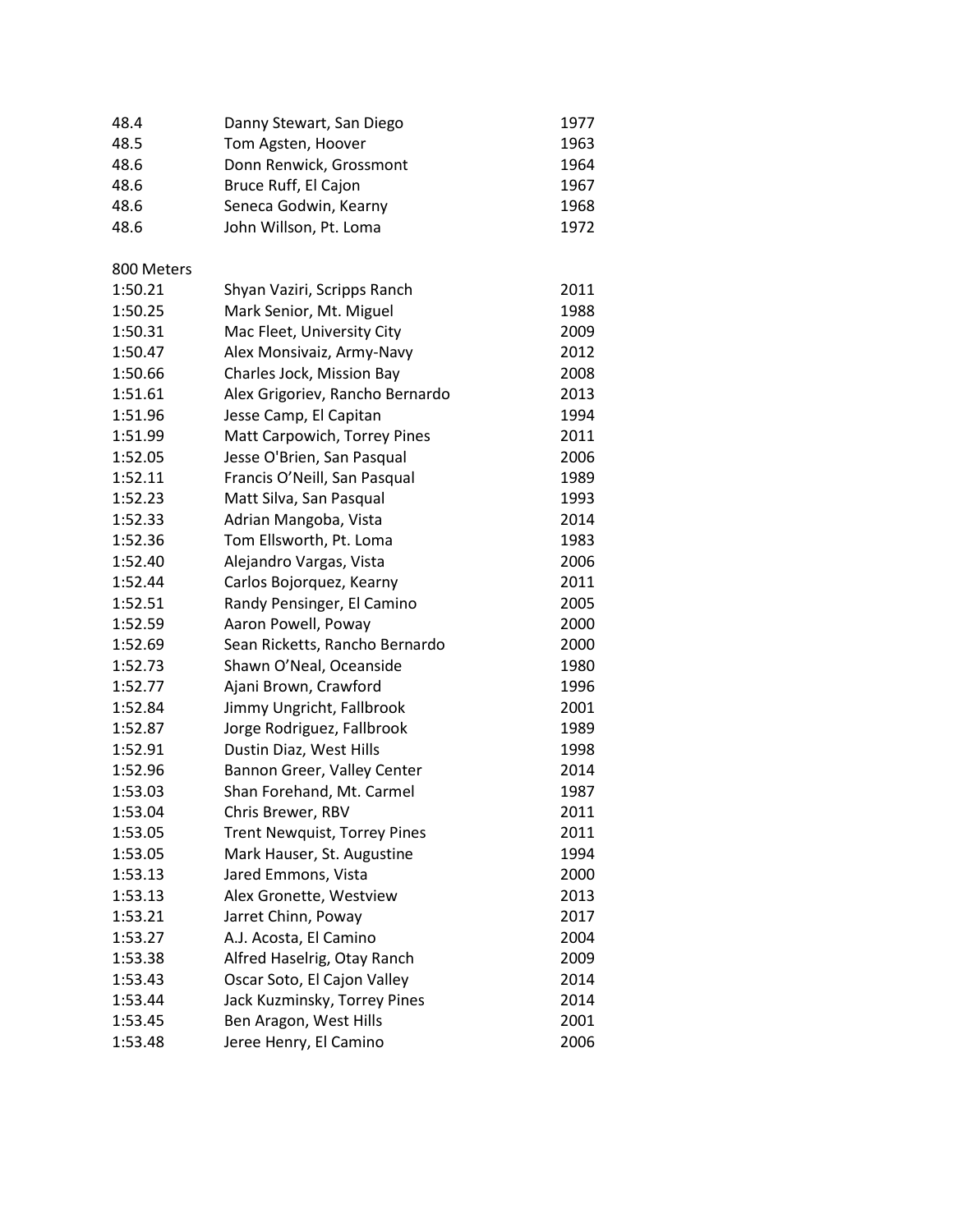| 880 Yards   |                                |      |
|-------------|--------------------------------|------|
| 1:49.2      | Bob Hose, Madison              | 1964 |
| 1:50.4      | Terry Rodgers, Hilltop         | 1966 |
| 1:51.6      | Jim Brennan, El Camino         | 1979 |
| 1:52.3      | Paul Becklund, Henry           | 1975 |
| 1:52.6      | Dave Brown, Poway              | 1978 |
| 1:52.7      | Jim Cerveny, Mission Bay       | 1957 |
| 1:52.7      | John Garrison, Hoover          | 1962 |
| 1:53.0      | Dan Ungricht, Monte Vista      | 1967 |
| 1:53.2      | Tim Danielson, Chula Vista     | 1966 |
| 1:53.3      | Tom Ecklund, St. Augustine     | 1966 |
| 1:53.3      | Armando Valencia, El Cajon     | 1966 |
| 1600 Meters |                                |      |
| 4:04.95     | A.J. Acosta, El Camino         | 2006 |
| 4:05.33     | Mac Fleet, University City     | 2009 |
| 4:06.15     | Meb Keflezighi, San Diego      | 1994 |
| 4:06.52     | Shawn O'Neal, Oceanside        | 1980 |
| 4:07.21     | Matt Carpowich, Torrey Pines   | 2011 |
| 4:08.97     | Mark Hauser, St. Augustine     | 1994 |
| 4:08.15     | Darren Fahy, La Costa Canyon   | 2012 |
| 4:09.26     | Allen Siegler, University City | 2016 |
| 4:09.44     | Evan Fox, West Hills           | 2000 |
| 4:09.58     | Larry Henderson, Mira Mesa     | 1995 |
| 4:09.63     | Jaden Rosenthal, SD High Tech  | 2018 |
| 4:10.08     | Jon Rankin, Monte Vista        | 2000 |
| 4:10.09     | John Seeman, Helix             | 1981 |
| 4:10.09     | Erik Armes, Coronado           | 2015 |
| 4:10.27     | Joe Manuel, Kearny             | 1982 |
| 4:10.44     | Marcus Chandler, Serra         | 1999 |
| 4:10.75     | Paul Greer, St. Augustine      | 1982 |
| 4:10.78     | Robert Fithen, Serra           | 1984 |
| 4:11.11     | Derek Morton, Mt. Carmel       | 2014 |
| 4:11.36     | Marc Davis, San Diego          | 1987 |
| 4:11.52     | Mark Dani, Valhalla            | 1986 |
| 4:11.59     | Troy Swier, Mar Vista          | 2003 |
| 4:11.64     | Andy Davis, Henry              | 1987 |
| 4:11.64     | Christian Freeman, Carlsbad    | 2013 |
| 4:11.69     | Austin Jett, Eastlake          | 2007 |
| 4:11.75     | Jason Martin, Fallbrook        | 1987 |

|  | M.<br>۰. |
|--|----------|

| 3:59.4  | Tim Danielson, Chula Vista | 1966 |
|---------|----------------------------|------|
| 4:02.7i | Thom Hunt, Henry           | 1976 |
| 4:02.90 | Mac Fleet, University City | 2009 |
| 4:03.96 | A.J. Acosta, El Camino     | 2006 |
| 4:05.5  | Terry Cotton, El Cajon     | 1972 |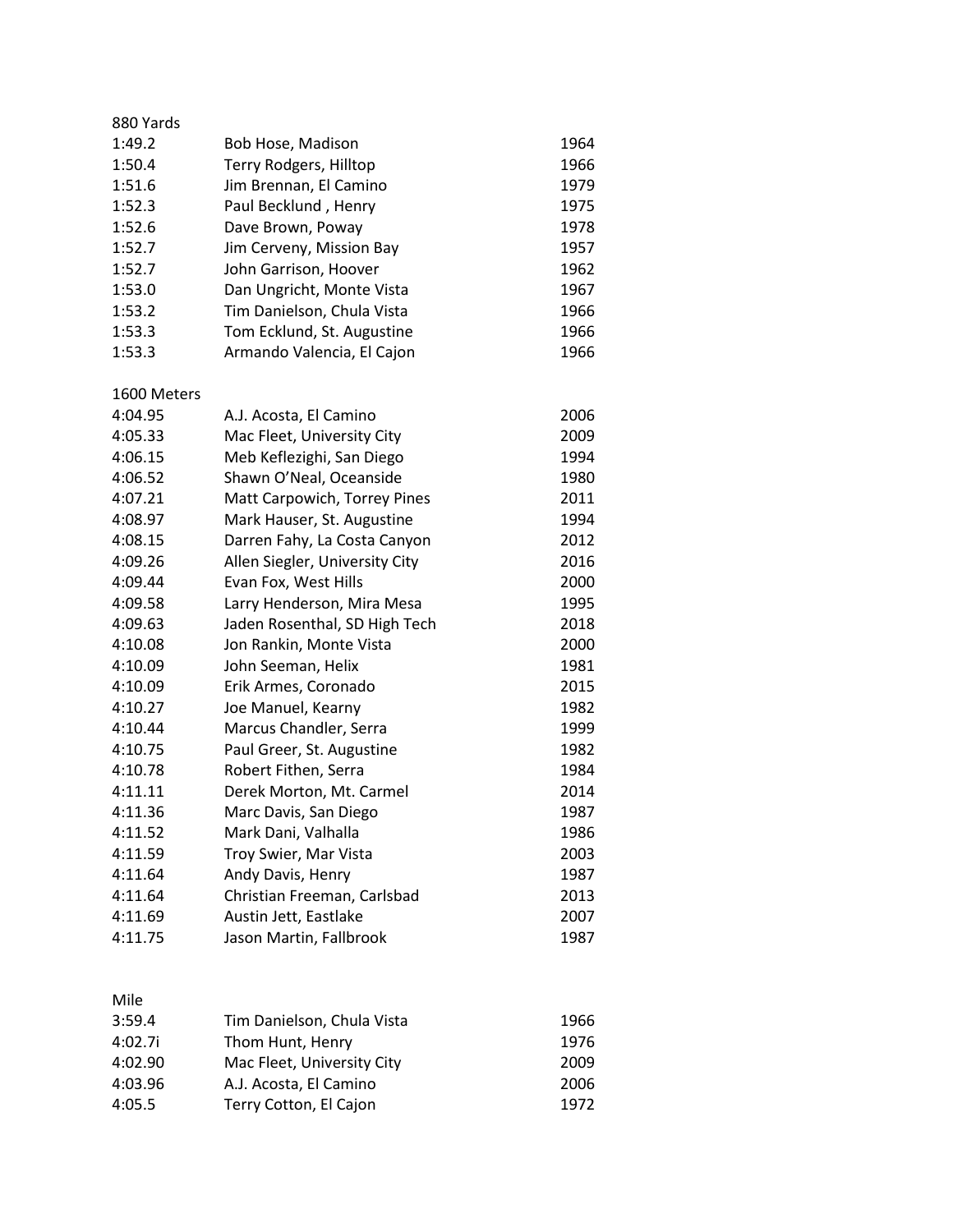| 4:05.58      | Meb Keflezighi, San Diego       | 1994 |
|--------------|---------------------------------|------|
| 4:08.6       | Steve Whitcomb, Helix           | 1979 |
| 4:08.8       | Armando Valencia, El Cajon      | 1967 |
| 4:09.0       | Francis O'Neill, San Pasqual    | 1989 |
| 4:09.1       | Tom Davidson, El Cajon          | 1968 |
| 4:09.91      | Daniel Das Neves, Helix         | 1992 |
| 4:10.0       | Ron Roberts, Morse              | 1979 |
| 4:10.6       | Tom Smith, Granite Hills        | 1974 |
| 4:10.8       | Thorn Bigley, Clairemont        | 1967 |
| 4:10.8       | Jay Woods, Vista                | 1974 |
| 4:11.33i     | Mark Hauser, St. Augustine      | 1994 |
| 4:11.8       | Lloyd Apgar, Lincoln            | 1967 |
| 3,200 Meters |                                 |      |
| 8:51.94h     | Meb Keflezighi, San Diego       | 1994 |
| 8:52.65      | Christian Freeman, Carlsbad     | 2013 |
| 8:53.95      | Steven Fahy, La Costa Canyon    | 2014 |
| 8:53.78      | Collin Jarvis, RBV              | 2009 |
| 8:54.21      | Darren Fahy, La Costa Canyon    | 2012 |
| 8:56.38      | Marc Davis, San Diego           | 1987 |
| 8:59.68      | Chris Brewer, RBV               | 2011 |
| 8:59.96      | Matt Carpowich, Torrey Pines    | 2011 |
| 9:00.07      | Sean Evans, Henry               | 1980 |
| 9:00.92      | Tal Braude, Torrey Pines        | 2014 |
| 9:01.12      | Jose Vega, Chula Vista          | 1982 |
| 9:01.77      | Eric Avila, Bonita Vista        | 2007 |
| 9:02.22      | Marcus Chandler, Serra          | 1999 |
| 9:03.14      | <b>Bill Cleves, Helix</b>       | 1979 |
| 9:03.2       | Rich Brownsberger, Valhalla     | 1988 |
| 9:03.79      | Mac Fleet, University City      | 2009 |
| 9:03.95      | Ellis Del Sol, Hilltop          | 1985 |
| 9:04.02      | Daniel Das Neves, Helix         | 1992 |
| 9:05.09      | Matt McInvale, Ramona           | 1999 |
| 9:06.32      | Larry Henderson, Mira Mesa      | 1996 |
| 9:06.35      | Devin Elizondo, Mission Bay     | 1994 |
| 9:06.63      | Nathan Williams, Carlsbad       | 2015 |
| 9:06.90      | Trevor Siniscalchi, Westview    | 2015 |
| 9:07.99      | Eric Causey, La Costa Canyon    | 2012 |
| 9:08.14      | Nazario Romero, San Pasqual     | 1992 |
| 9:08.29      | Babey Wagnew, Helix             | 2004 |
| 9:08.34      | Pat Green, La Jolla             | 1984 |
| 9:08.56      | <b>Travis Laird, San Marcos</b> | 2000 |
| 2-Mile       |                                 |      |
| 8:45.2       | Thom Hunt, Henry                | 1976 |
| 8:46.32      | A.J. Acosta, El Camino          | 2006 |
| 8:49.1i      | Mark Dani, Valhalla             | 1986 |
| 8:53.8       | Dale Fleet, Clairemont          | 1971 |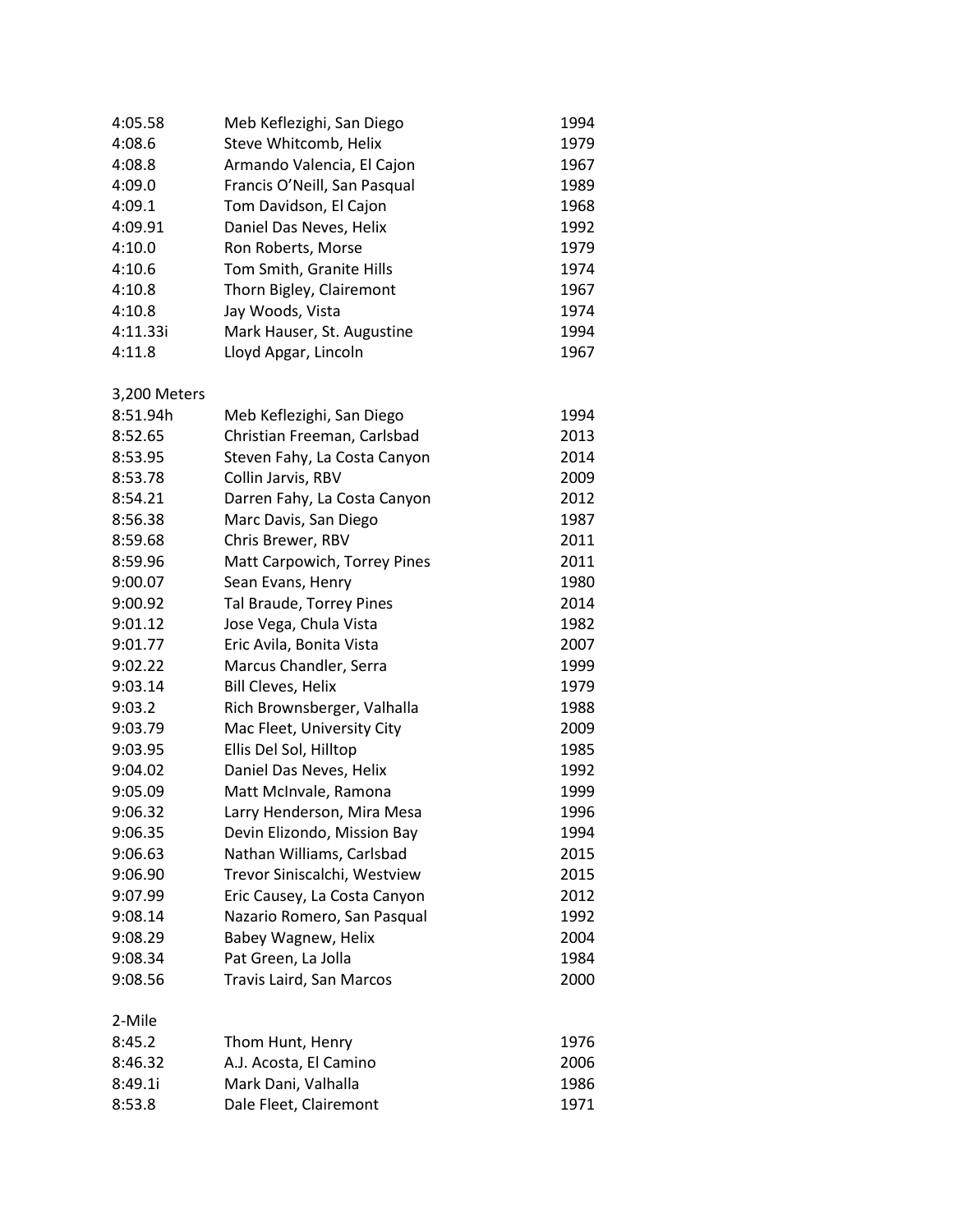| 8:54.8                 | Terry Cotton, El Cajon                | 1972 |
|------------------------|---------------------------------------|------|
| 8:55.4                 | Tim Danielson, Chula Vista            | 1966 |
| 8:59.6                 | Kirk Pfeffer, Crawford                | 1974 |
| 9:00.8                 | Ed Mendoza, Helix                     | 1971 |
| 9:01.0                 | Otis Martin, Lincoln                  | 1967 |
| 9:01.4                 | Armando Valencia, El Cajon            | 1967 |
| 9:02.2                 | Tom Davidson, El Cajon                | 1968 |
| 9:03.6                 | Don Olson, Monte Vista                | 1967 |
| 9.03.6                 | Jeff Woodland, La Jolla               | 1979 |
| 9:05.0                 | <b>Rick Rose</b><br>Helix             | 1979 |
| 110 Meter High Hurdles |                                       |      |
| 13.86                  | Reggie DePass, Montgomery             | 1997 |
| 13.92                  | Jacob Hare, Scripps Ranch             | 2011 |
| 13.96                  | Kevin Finley, Granite Hills           | 2010 |
| 13.98                  | Jeff Hunter, Granite Hills            | 2001 |
| 14.03                  | Bryon Barmer, Helix                   | 2004 |
| 14.06                  | Devon Alvarado, RBV                   | 2016 |
| 14.08                  | Bobby Salimi, Rancho Bernardo         | 2000 |
| 14.09                  | Julian Todd-Borden, La Costa Canyon   | 2012 |
| 14.13                  | Ronald Brookins, Helix                | 2007 |
| 14.14                  | Elijah Muhammad, Morse                | 2009 |
| 14.16                  | Devin Hickey, Vista                   | 2011 |
| 14.19                  | Jake Kuritz, Torrey Pines             | 1995 |
| 14.21                  | Devin Saunders, Rancho Bernardo       | 2011 |
| 14.22                  | Isiah Jackson, El Camino              | 2012 |
| 14.25                  | Steve Forte, El Camino                | 1995 |
| 14.28                  | <b>Blake Frazier, University City</b> | 2002 |
| 14.30                  | Ramsey Hopkins, Torrey Pines          | 2009 |
| 14.31                  | Tony Golston, Pt. Loma                | 1999 |
| 14.31                  | Keith Williams, Escondido             | 1991 |
| 14.33                  | Travis Knox, San Dieguito             | 1984 |
| 14.37                  | Jacob James, Granite Hills            | 2012 |
| 14.38                  | Chris Jones, Morse                    | 1990 |
| 14.38                  | DarNell Talbert, Mt. Carmel           | 2001 |
| 14.39                  | Ben Hartinger, San Pasqual            | 2013 |
| 14.41                  | Shane Martin, Eastlake                | 2014 |
| 14.42                  | Grant Zebold, Cathedral Catholic      | 2012 |
| 14.43                  | Tyler Saikhon, EC Southwest           | 2018 |
| 14.43                  | David Klarer, Steele Canyon           | 2009 |
| 14.43                  | Eric Bell, Castle Park                | 1991 |
|                        |                                       |      |
| 110 Yard High Hurdles  |                                       |      |
| 14.0                   | Bruce Mitchell, El Camino             | 1981 |
| 14.0                   | Jeff Smith, Serra                     | 1982 |
| 14.1                   | Ted Scales, Lincoln                   | 1966 |
| 14.1                   | David Edwards, Lincoln                | 1966 |
| 14.1                   | Marion Franklin, Lincoln              | 1969 |
|                        |                                       |      |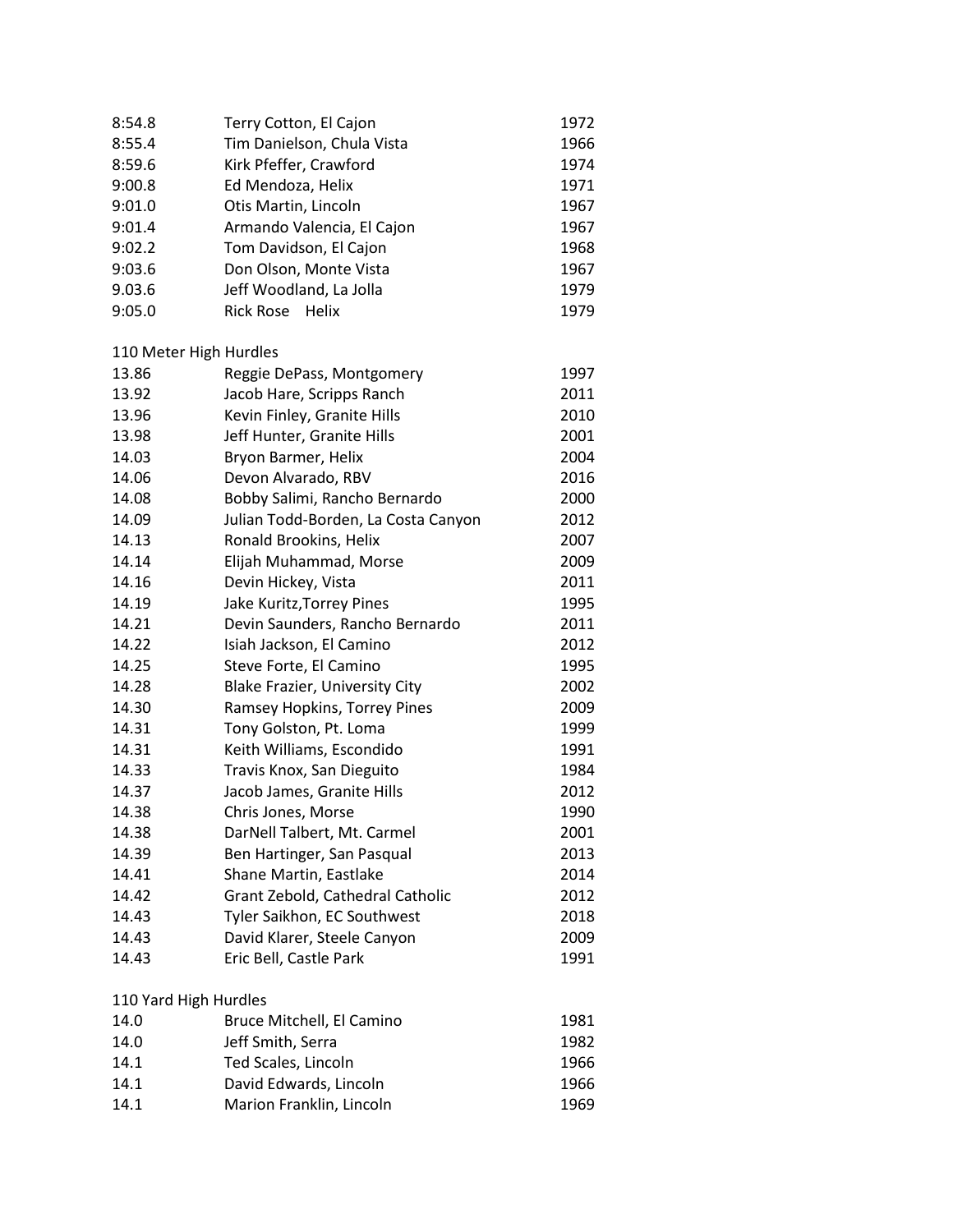| 14.1    | Mike Person, Kearny                 | 1972 |
|---------|-------------------------------------|------|
| 14.1    | Robert Mosley, Oceanside            | 1973 |
| 14.1    | Willie Banks, Oceanside             | 1974 |
| 14.2    | Ed Johnson, Oceanside               | 1968 |
| 14.2    | Doug Jones, Lincoln                 | 1968 |
|         |                                     |      |
|         | 300 Meter Intermediate Hurdles      |      |
| 36.25   | Jeff Hunter, Granite Hills          | 2001 |
| 36.44   | Kevin Jones, Mt. Miguel             | 1988 |
| 36.82   | Felix Sanchez, University City      | 1995 |
| 36.98   | Tony Golston, Pt. Loma              | 1999 |
| 37.00   | Tracy Smith, RBV                    | 1997 |
| 37.04hc | Keith Williams, Escondido           | 1991 |
| 37.18   | Kevin Finley, Granite Hills         | 2010 |
| 37.20   | Jay Taylor, St. Augustine           | 1985 |
| 37.22   | Reggie DePass, Montgomery           | 1996 |
| 37.27   | Bobby Salimi, Rancho Bernardo       | 2000 |
| 37.34   | Brandon Bornes, RBV                 | 2003 |
| 37.38   | Jake Hare, Scripps Ranch            | 2011 |
| 37.45   | Devon Alvarado, RBV                 | 2016 |
| 37.45   | Grant Zebold, Cathedral Catholic    | 2012 |
| 37.47   | Brian Fell, Rancho Bernardo         | 1995 |
| 37.61   | Alex Allen, Mt. Carmel              | 2011 |
| 37.65   | Brandon Howard, Steele Canyon       | 2013 |
| 37.81   | Josh Farmer, Rancho Bernardo        | 2018 |
| 37.89   | Chris Jones, Morse                  | 1990 |
| 37.92   | Jake Kuritz, Torrey Pines           | 1995 |
| 37.95   | Julian Todd-Borden, La Costa Canyon | 2012 |
| 37.98   | Steve Forte, El Camino              | 1994 |
| 37.98   | Roberto Archibold, Monte Vista      | 2006 |
| 38.03   | Marcus Vasquez, Otay Ranch          | 2008 |
| 38.05   | Terry Herron, Oceanside             | 1985 |
| 38.06   | Devin Saunders, Rancho Bernardo     | 2011 |
| 38.12   | Chase Peterson, Canyon Crest        | 2012 |
| 38.14   | Cooper Bibbs, Oceanside             | 2016 |
| 38.14h  | Dexter Monroe, Henry                | 1989 |
| 38.21   | Tyrae Jones, El Camino              | 2002 |
| 38.24h  | Travis Knox, San Dieguito           | 1985 |
| 38.24h  | Jarrel Davis, El Camino             | 2005 |
| 38.26   | Mike Cunningham, West Hills         | 2002 |
| 38.27   | Bryon Barmer, Helix                 | 2003 |
|         |                                     |      |
| 38.29   | DarNell Talbert, Mt. Carmel         | 2000 |
| 38.30   | Cory Dart, Granite Hills            | 2003 |
| 38.34   | Isiah Jackson, El Camino            | 2012 |
| 38.36   | Tyler Saikhon, EC Southwest         | 2018 |
| 38.36   | Kurt Hurley, Carlsbad               | 2003 |
| 38.37   | David Klarer, Steele Canyon         | 2009 |
| 38.39   | Ahmed Dent, Mira Mesa               | 1990 |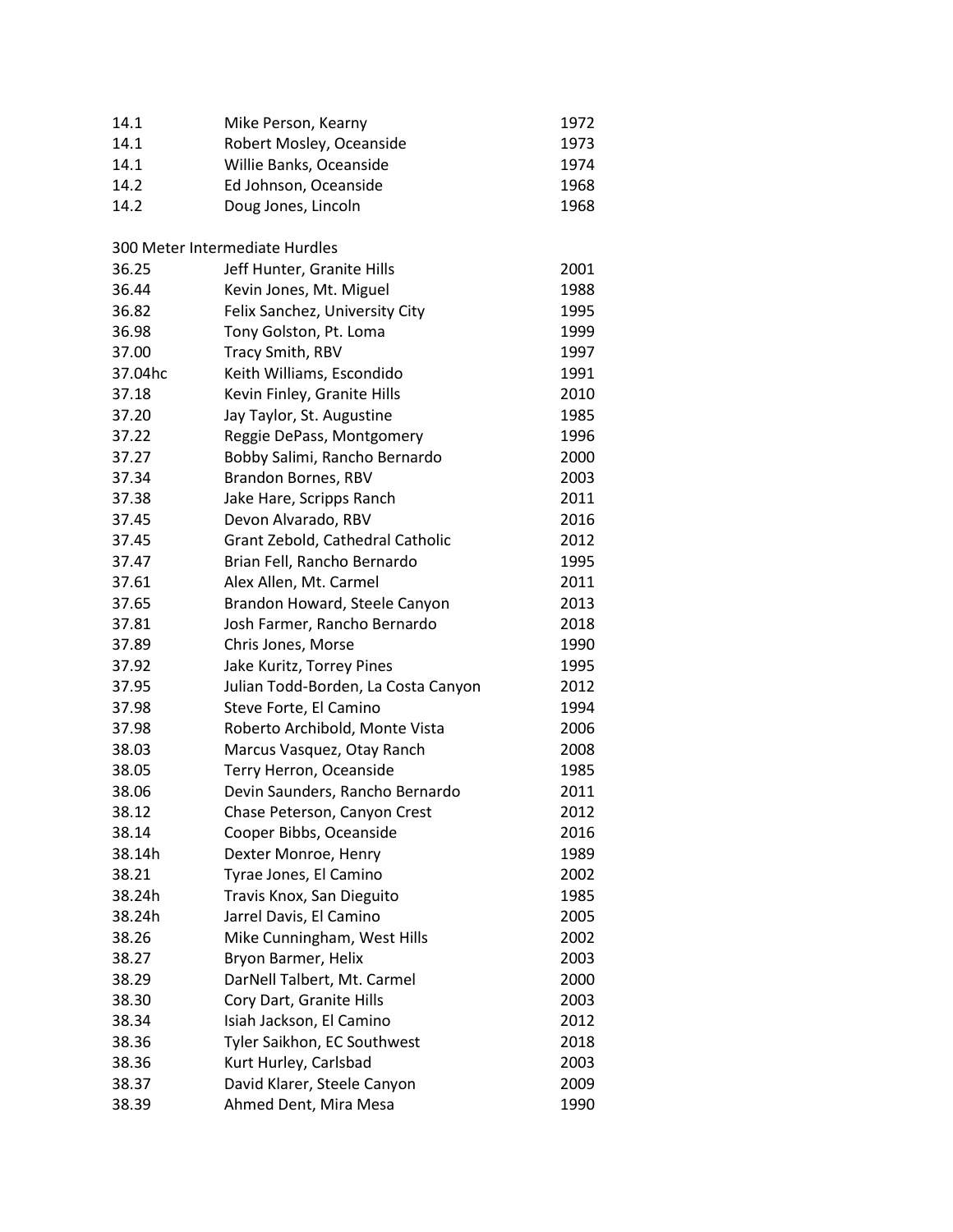| 38.40  | Sadat Piggee, Castle Park           | 1994 |
|--------|-------------------------------------|------|
| 38.40  | Tyler Nelson, Del Norte             | 2014 |
| 38.44  | Ben Hartinger, San Pasqual          | 2013 |
| 38.44h | Mario O'Conner, Escondido           | 1989 |
| 38.44h | Osmond Swanegan, Morse              | 1986 |
| 38.47  | Devin Hickey, Vista                 | 2010 |
| 38.47  | James Travis, Orange Glen           | 1998 |
| 38.49  | <b>Bruce Stone, University City</b> | 1986 |

| 400 Meter Relay |                        |      |
|-----------------|------------------------|------|
| 40.65           | <b>University City</b> | 1998 |
| 41.00           | Helix                  | 2002 |
| 41.00           | <b>Helix</b>           | 2003 |
| 41.00           | El Camino              | 1994 |
| 41.05           | <b>University City</b> | 2000 |
| 41.06           | Morse                  | 1997 |
| 41.16           | <b>Granite Hills</b>   | 2001 |
| 41.17           | <b>Helix</b>           | 2001 |
| 41.22           | Morse                  | 1995 |
| 41.23           | <b>University City</b> | 2001 |
| 41.24           | University City        | 1999 |
| 41.25           | San Diego              | 1999 |
| 41.30           | El Camino              | 1995 |
| 41.34           | <b>University City</b> | 1997 |
| 41.40           | <b>University City</b> | 1996 |
| 41.41           | Morse                  | 1998 |
| 41.45           | Poway                  | 2014 |
| 41.46           | Morse                  | 2001 |
| 41.46           | Morse                  | 1996 |
| 41.51           | University City        | 2002 |
| 41.52           | <b>University City</b> | 1994 |
| 41.59           | <b>University City</b> | 1995 |
| 41.59           | Rancho Buena Vista     | 1995 |
| 41.60           | San Diego              | 1994 |
| 41.62           | Morse                  | 1988 |
| 41.65           | Mt. Carmel             | 2016 |
| 41.67           | Rancho Bernardo        | 2011 |
| 41.69           | Crawford               | 1987 |
| 41.69           | Lincoln                | 1990 |
| 41.82           | Morse                  | 2017 |
| 41.84           | Morse                  | 1990 |
| 41.86           | Helix                  | 2003 |
| 41.86           | <b>University City</b> | 1993 |
| 41.87           | <b>Granite Hills</b>   | 2014 |
| 41.88           | Serra                  | 1982 |
| 41.88           | Rancho Bernardo        | 1995 |
| 41.90           | St. Augustine          | 2018 |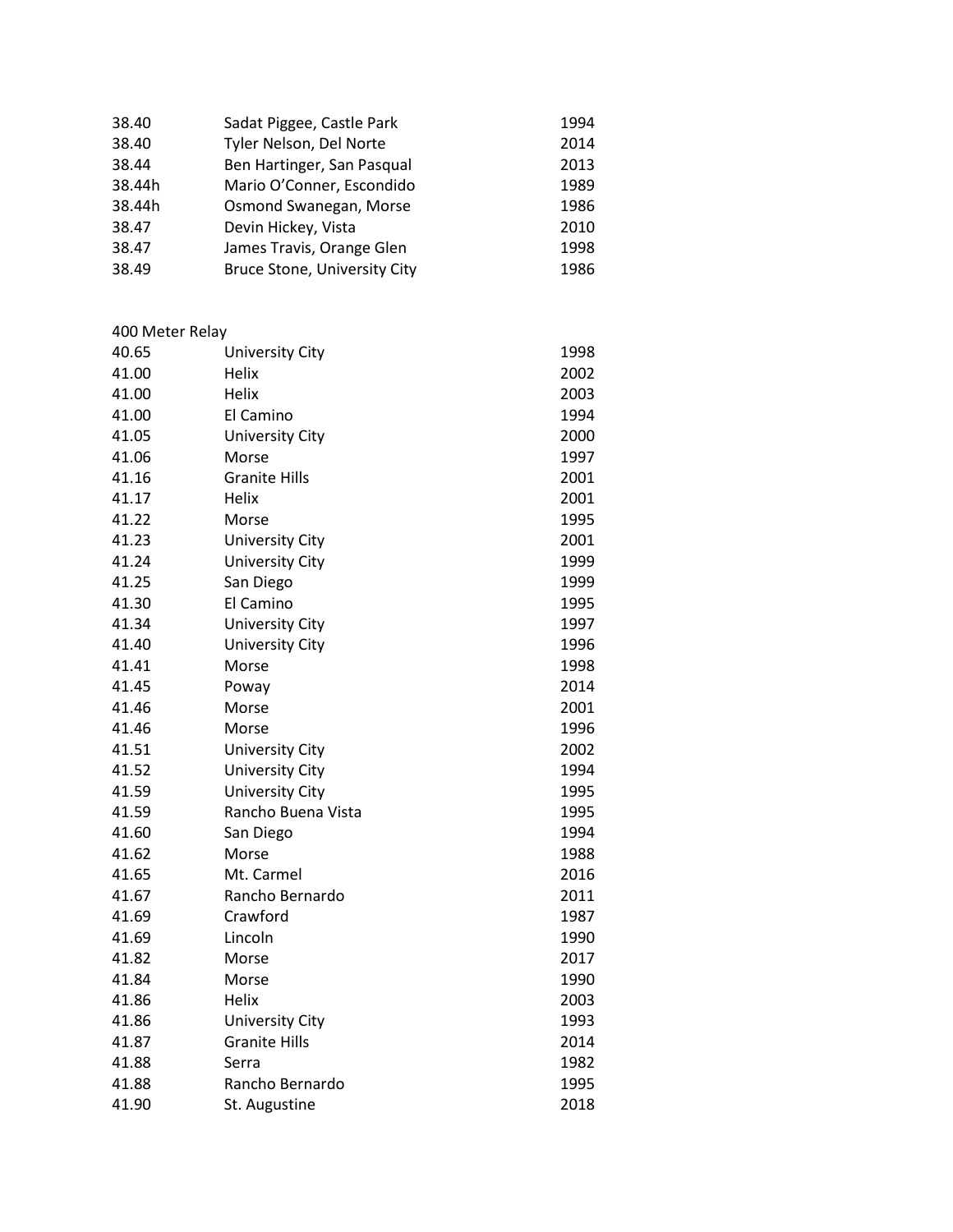| 41.90 | Escondido | 2007 |
|-------|-----------|------|
| 41.90 | Lincoln   | 2000 |
| 41.90 | El Camino | 1993 |
|       |           |      |

| 440 Yard Relay |           |      |  |
|----------------|-----------|------|--|
| 41.5           | Lincoln   | 1968 |  |
| 41.5           | San Diego | 1971 |  |
| 41.5           | Crawford  | 1975 |  |

| 1,600 Meter Relay |                        |      |
|-------------------|------------------------|------|
| 3:10.80           | Morse                  | 1996 |
| 3:14.54           | Morse                  | 1987 |
| 3:14.69           | Henry                  | 1994 |
| 3:15.08           | Morse                  | 1998 |
| 3:15.46           | <b>Steele Canyon</b>   | 2009 |
| 3:15.48           | <b>University City</b> | 1995 |
| 3:15.54           | Morse                  | 1987 |
| 3:15.66           | Lincoln                | 2008 |
| 3:15.77           | Morse                  | 1985 |
| 3:15.78           | Poway                  | 2013 |
| 3:16.11           | Mt. Miguel             | 1988 |
| 3:16.23           | Helix                  | 2003 |
| 3:16.34           | <b>University City</b> | 2003 |
| 3:16.56           | <b>Granite Hills</b>   | 2001 |
| 3:16.60           | Mt. Miguel             | 2011 |
| 3:16.73           | <b>University City</b> | 2002 |
| 3:16.77           | Morse                  | 1995 |
| 3:17.07           | Mira Mesa              | 1990 |
| 3:17.09           | Ramona                 | 2010 |
| 3:17.17           | Morse                  | 1999 |
| 3:17.30           | Serra                  | 2000 |
| 3:17.35           | Scripps Ranch          | 2011 |
| 3:17.54           | <b>Steele Canyon</b>   | 2012 |
| 3:17.63           | Lincoln                | 1994 |
| 3:17.96           | Helix                  | 2001 |
| 3:18.00           | West Hills             | 2000 |
| 3:18.45           | Rancho Bernardo        | 2000 |
| 3:18.59           | Mira Mesa              | 1991 |
| 3:18.63           | Patrick Henry          | 1989 |
| 3:18.86           | San Diego              | 1994 |
| 3:19.04           | Morse                  | 1989 |
| Mile Relay        |                        |      |
| 3:14.8            | Morse                  | 1979 |
| 3:15.5            | Lincoln                | 1968 |
| 3:16.4            | Morse                  | 1977 |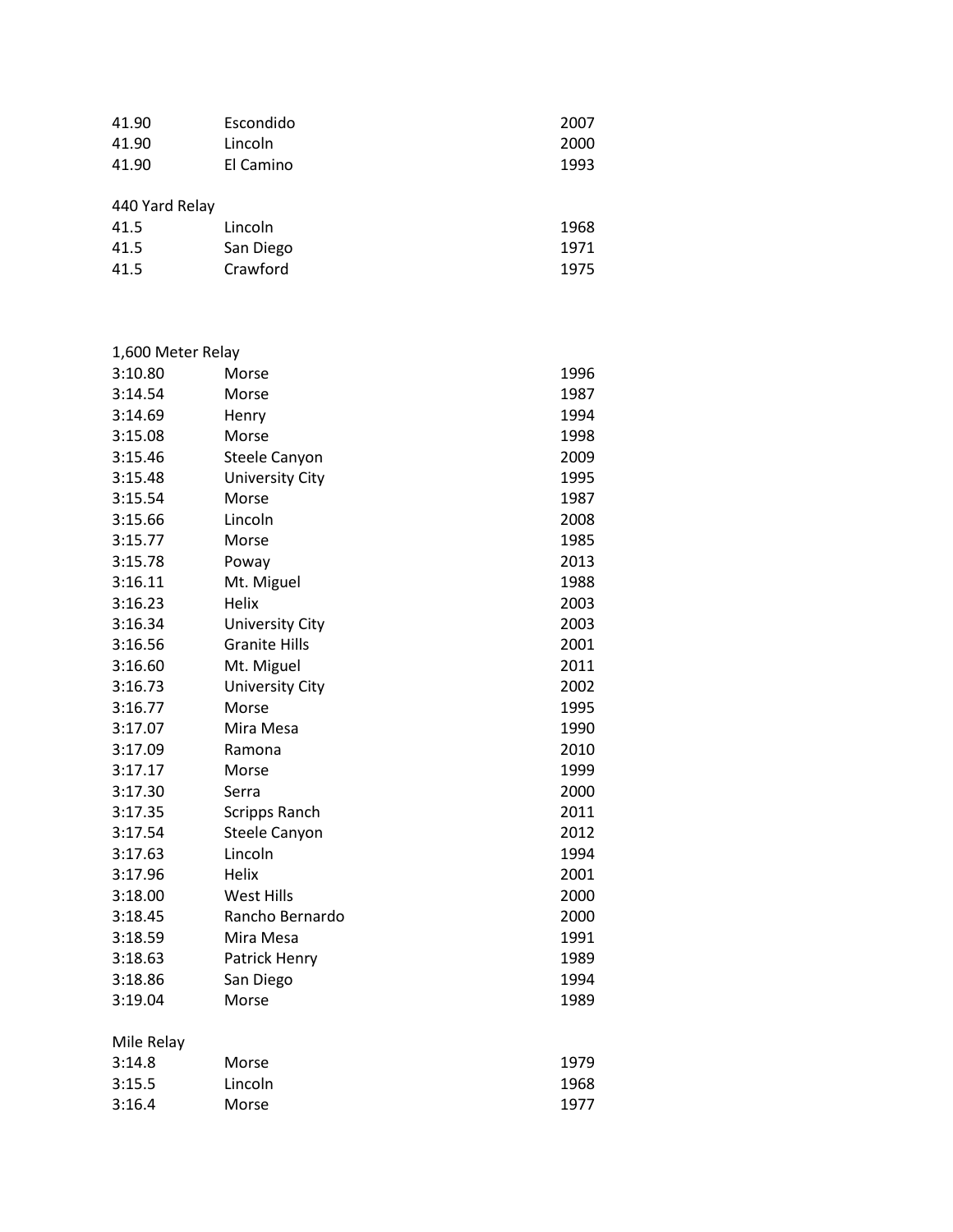| 3:16.8                | Morse                          | 1974 |
|-----------------------|--------------------------------|------|
| 3:18.6                | Helix                          | 1968 |
| 3:18.7                | Helix                          | 1978 |
|                       |                                |      |
| High Jump             |                                |      |
| $7 - 2$               | Frank Schiefer, Madison        | 1979 |
| $7 - 1$               | Tynan Murray, Poway            | 2008 |
| $7 - 0$ $\frac{1}{4}$ | Jerry Culp, Oceanside          | 1970 |
| $7-0$                 | Brandon Ford, Mt. Carmel       | 2011 |
| $7-0$                 | Tyler Jordan, Ramona           | 2010 |
| $7-0$                 | Keno White, Rancho Bernardo    | 2002 |
| $7 - 0$               | Eric Hollins, Escondido        | 1998 |
| $6 - 10$ %            | Nathan Gwozdz, La Jolla        | 2005 |
| $6 - 10$              | Deante Kemper, Serra           | 2011 |
| $6 - 10$              | Greg LaCoste, Henry            | 1976 |
| $6 - 10$              | Alex Williams, El Camino       | 1978 |
| $6 - 10$              | Kelly Watkins, San Diego       | 1982 |
| $6 - 10$              | Matt Farmer, Monte Vista       | 1987 |
| $6 - 10$              | Chris Staton, Henry            | 2000 |
| $6 - 9\frac{3}{4}$    | Ed Hanks, Hoover               | 1964 |
| $6 - 9\frac{3}{4}$    | Brett Edmondson, Santana       | 1983 |
| $6 - 9$ $\frac{1}{4}$ | Phil Singleton, San Diego      | 1967 |
| $6 - 9$ $\frac{1}{4}$ | Tim Brown, Morse               | 1967 |
| $6 - 9$ $\frac{1}{4}$ | Jim Geddes, La Jolla           | 1973 |
| $6 - 9$ $\frac{1}{4}$ | Brian Negrete, El Cajon        | 1988 |
| $6-9$                 | Cedell Morris, Steele Canyon   | 2015 |
| $6-9$                 | Tyler Arroyo, Westview         | 2014 |
| $6-9$                 | Brandon Green, Bonita Vista    | 2012 |
| $6-9$                 | Alex Templeton, Poway          | 2009 |
| $6-9$                 | Aaron McCalmont, Granite Hills | 2008 |
| $6 - 9$               | Nelson Rosario, El Camino      | 2007 |
| $6-9$                 | Desi Burt, Serra               | 2004 |
| $6-9$                 | Jason Gatewood, RBV            | 1999 |
| $6-9$                 | Johnny Green, Lincoln          | 1979 |
| 6-9                   | Dean Owens, El Cajon           | 1970 |
|                       |                                |      |
| Pole Vault            |                                |      |
| $16 - 8$              | Derek Scott, El Camino         | 2005 |
| $16 - 6$              | Jeff Coover, La Jolla          | 2005 |
| $16 - 6$              | Scott Finley, Granite Hills    | 2005 |
| $16 - 6$              | Kyle Pater, Mt. Carmel         | 2013 |
| $16 - 5$              | Kevin Ward, San Dieguito       | 2018 |
| $16 - 5$              | Kyle Brown, La Costa Canyon    | 2016 |
| $16 - 4$              | Mike Brown, Torrey Pines       | 1995 |
| $16 - 4$              | Kevin Jones, University City   | 2006 |
| $16 - 3$              | Jacob Rice, Rancho Bernardo    | 2018 |
| $16 - 3$              | Connor Rouse, Vista            | 2012 |
| $16 - 2$              | Travis Offner, Mt. Carmel      | 2000 |
|                       |                                |      |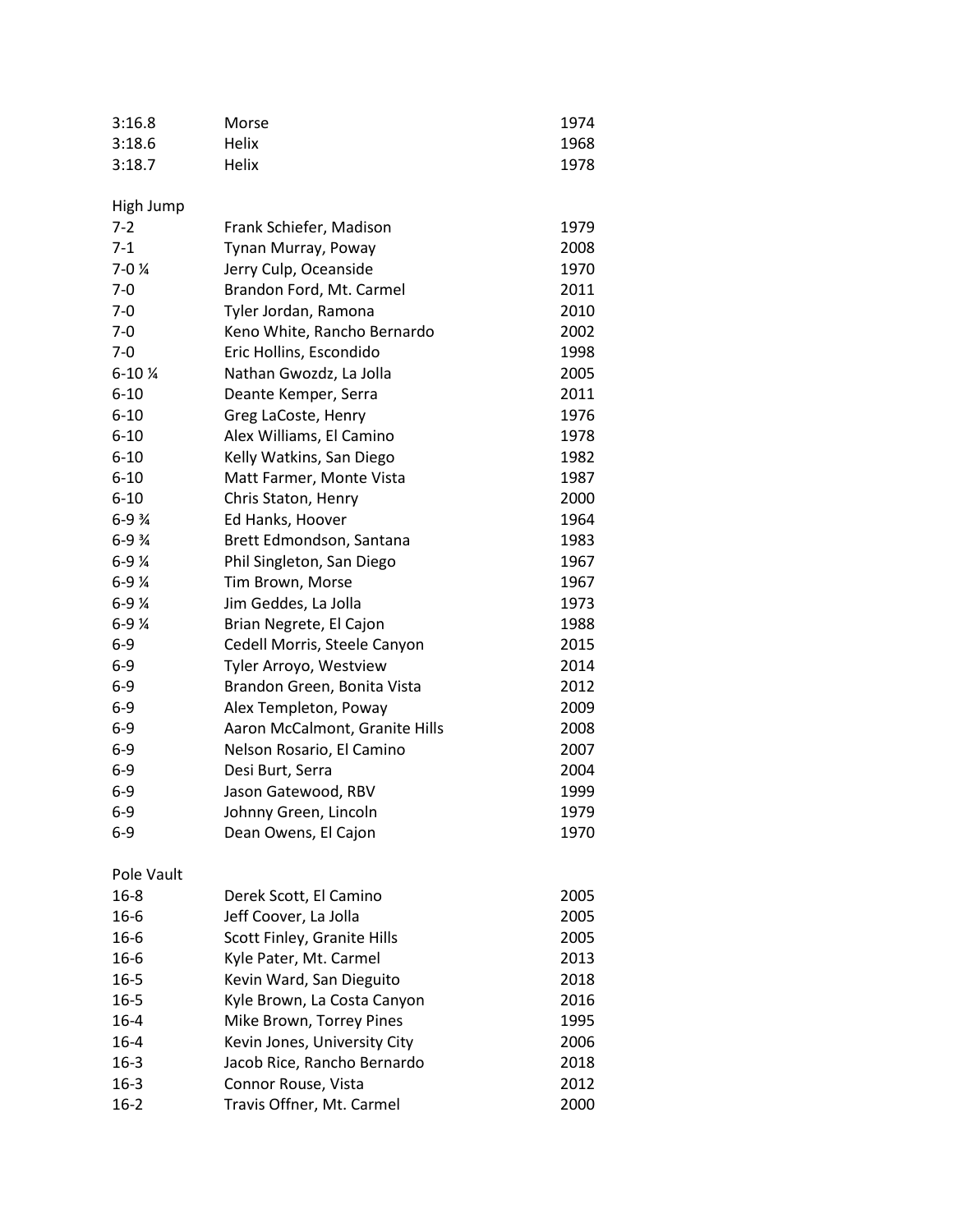| $16 - 1$            | Billy Matthies, Rancho Bernardo    | 2003 |
|---------------------|------------------------------------|------|
| $16 - 1$            | Pat Alduenda, Ramona               | 1987 |
| $16 - 0$            | Eli Hamson, Poway                  | 2016 |
| $16 - 0$            | Xander Law, Otay Ranch             | 2013 |
| $16 - 0$            | Ryan Zacchelli, Rancho Bernardo    | 2012 |
| $16 - 0$            | Matt Steverson, Rancho Bernardo    | 2004 |
| $15-9$              | Charlie Bush, Poway                | 2014 |
| $15-9$              | Dillon Fox, La Costa Canyon        | 2010 |
| $15-9$              | Jonathon Hori, Escondido           | 2004 |
| $15-9$              | Chris Buddin, Orange Glen          | 1993 |
| $15-9$              | Dan Shimooka, San Pasqual          | 1995 |
| $15-9$              | Matt Poirier, Mt. Carmel           | 1995 |
| $15 - 8$            | Ryan McClain, Escondido            | 2003 |
| $15 - 8$            | Adrian Ruark, Point Loma           | 2002 |
| $15 - 8$            | Jonathon Takahashi, Grossmont      | 2000 |
| $15 - 8$            | Andy Sullivan, Rancho Bernardo     | 2006 |
| $15 - 7$            | Tristan Zawadzki, Patrick Henry    | 2015 |
| $15 - 7$            | Zack Miller, Rancho Bernardo       | 2003 |
| $15 - 7$            | Matt Lehman, San Dieguito          | 1988 |
| $15 - 7$            | Jason Rice, Fallbrook              | 1993 |
| $15 - 7$            | Trevor Sheldon, Mission Hills      | 2017 |
| $15 - 6$            | Anthony LaScala, Mt. Carmel        | 2016 |
| $15 - 6$            | Ryan Thomsen, Calvin Christian     | 2016 |
| $15 - 6$            | Jay Rafail, Vista                  | 1987 |
| $15 - 6$            | Rick Lotterer, San Pasqual         | 1988 |
| $15 - 6$            | Sean Daley, Vista                  | 1999 |
| $15 - 6$            | Sejoon Park, Rancho Bernardo       | 2005 |
| $15 - 6$            | Cory Phallen, Rancho Bernardo      | 2006 |
| $15 - 6$            | Nate Will, Rancho Bernardo         | 2008 |
| $15 - 6$            | Zack Logan, Rancho Bernardo        | 2011 |
| Long Jump           |                                    |      |
| 25-5 %              | Doyle Steel, San Diego             | 1966 |
| $25 - 5$            | Jerome Price, University City      | 1989 |
| $25 - 1$ %          | Dokie Williams, El Camino          | 1978 |
| $24 - 11$           | Lewis King, Lincoln                | 1967 |
| $24-9$              | Derrell Hutsona, Helix             | 2003 |
| $24-9$              | Arnold Tripp, Crawford             | 1959 |
| 24-8 ½              | Jaecob Snow, El Camino             | 2011 |
| 24-8 1/2            | Nelson Rosario, El Camino          | 2008 |
| 24-6 %              | Tom Brown, Castle Park             | 1989 |
| $24-6$              | Chevy King, Castle Park            | 2012 |
| $24-6$              | Demetrious Westbrooks, Morse       | 2003 |
| 24-5 %              | James Kennedy, Lincoln             | 1962 |
| 24-5 ½              | Jalyn Jackson, Eastlake            | 2018 |
| $24 - 5\frac{1}{2}$ | Pierre Frazier, Hoover             | 1965 |
| $24 - 5\frac{1}{2}$ | Matthew DeRoos, Tri-City Christian | 2017 |
| $24 - 5$            | Tanner Battikha, St. Augustine     | 2016 |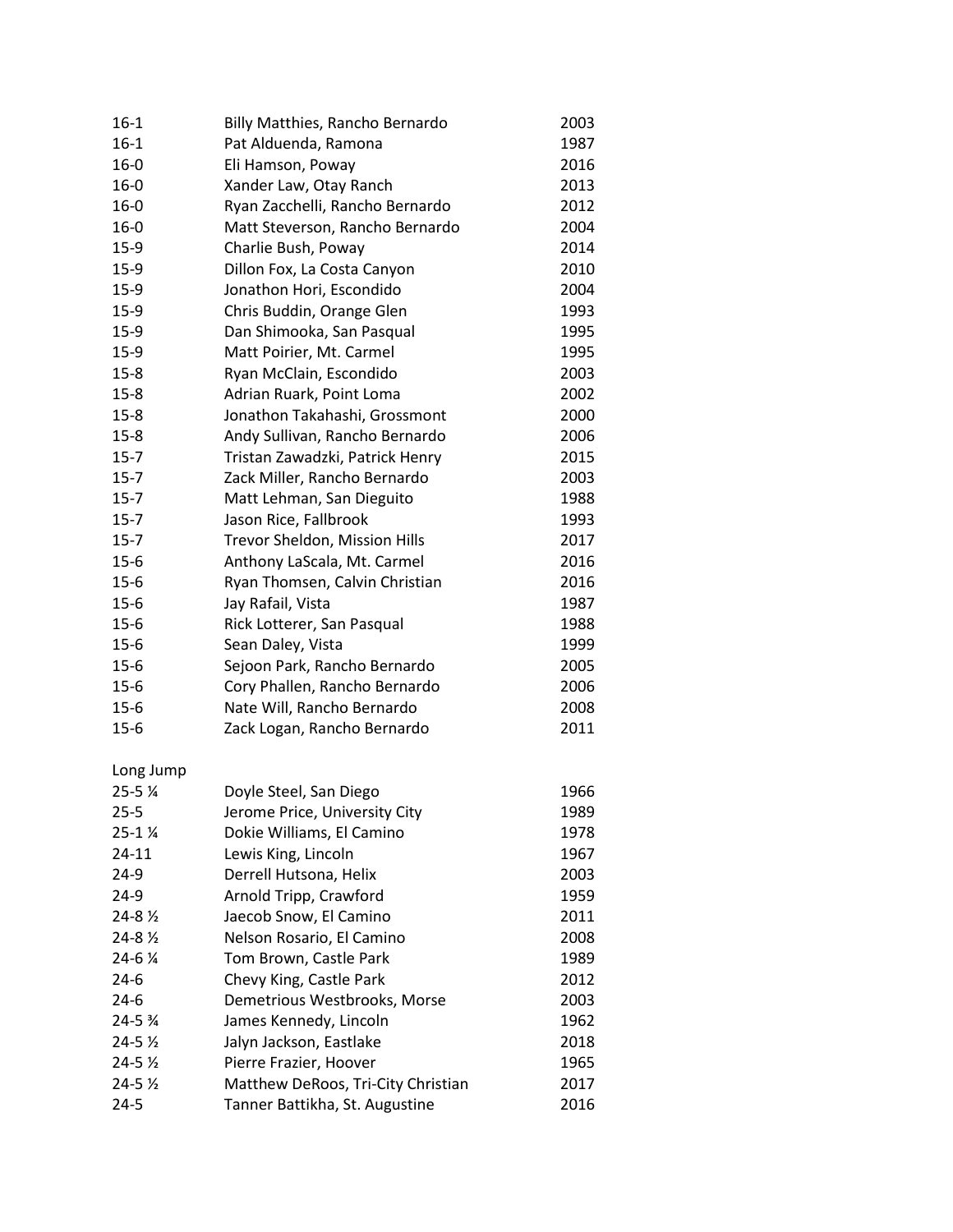| 24-4                | Bouncy Moore, San Diego         | 1968 |
|---------------------|---------------------------------|------|
| $24 - 4$            | Markel Noble, Palo Verde        | 2016 |
| 24-3 3/4            | Dan Herman, Granite Hills       | 1998 |
| 24-3 1/2            | Sydney Rush-Dunigan, Point Loma | 2013 |
| $24 - 23/4$         | Willie Banks, Oceanside         | 1974 |
| $24 - 21/2$         | Gary Lee, Hoover                | 2007 |
| $24 - 2$            | Scott Hammond, Lincoln          | 1990 |
| $24 - 2$            | Corri Moore, Monte Vista        | 1993 |
| $24 - 2$            | Charles James, Morse            | 1997 |
| $24 - 2$            | Hansell Wilson, Valhalla        | 2011 |
| 24-0 %              | Willie Steele, Hoover           | 1941 |
| 24-0 %              | Eugene Gunn, Oceanside          | 1981 |
| 24-0 1/2            | Jordan Miller, Oceanside        | 2015 |
| 24-0 %              | Ken Tucker, Lincoln             | 1959 |
| $24-0$              | Luther Hayes, Lincoln           | 1956 |
| $24-0$              | George Williams, Kearny         | 1958 |
| $24-0$              | Arnie Robinson, Morse           | 1966 |
| $24-0$              | Tony Hamilton, Castle Park      | 1978 |
| $24-0$              | Ray Howard, Montgomery          | 1979 |
| $24-0$              | Gary Taylor, Morse              | 1992 |
| Triple Jump         |                                 |      |
| $52-0$              | Von Ware, RBV                   | 1994 |
| $51-3$              | Willie Banks, Oceanside         | 1974 |
| $51 - 22$           | Dokie Williams, El Camino       | 1977 |
| $51-2$              | Lenny McGill, Orange Glen       | 1989 |
| 50-5 $\frac{1}{2}$  | Damon Carson, San Diego         | 1988 |
| 50-5 $\frac{1}{2}$  | Draper Rivers, Morse            | 1997 |
| $50 - 3\frac{1}{2}$ | Charles Huff, La Jolla          | 1988 |
| 49-10 %             | Jalyn Jackson, Eastlake         | 2018 |
| 49-9 %              | Tyrone Pope, El Camino          | 1983 |
| 49-8 %              | Keno White, Rancho Bernardo     | 2002 |
| 49-8 1/2            | Cary Taylor, Morse              | 1992 |
| 49-7 1/2            | Tyriff Rudder, Mt. Miguel       | 1997 |
| 49-6 1/2            | Marquis Roberts, Otay Ranch     | 2011 |
| 49-4 %              | Karlin Stewart, Mt. Miguel      | 2006 |
| 49-3 1/2            | Tony Ortiz, Helix               | 2000 |
| 48-9                | Stefan McClure, Vista           | 2010 |
| 48-11 %             | Reggie Mitchell, Sweetwater     | 1994 |
| 48-10               | Alan Osborne, El Cajon          | 1982 |
| 48-9 1/2            | Jordan Hines, Eastlake          | 2011 |
| 48-8 %              | Craig Montgomery, El Camino     | 1978 |
| $48 - 8$            | Kevin Dodds, Oceanside          | 2013 |
| $48 - 8$            | Terry Sweet, Morse              | 1991 |
| 48-6 1/2            | Travis Johnson, Morse           | 2010 |
| $48 - 4$            | Joey Hauser, Vista              | 2003 |
| $48 - 4$            | Jordan Miller, Oceanside        | 2015 |
| $48 - 3$            | Trandon Harvey, Sweetwater      | 2001 |
|                     |                                 |      |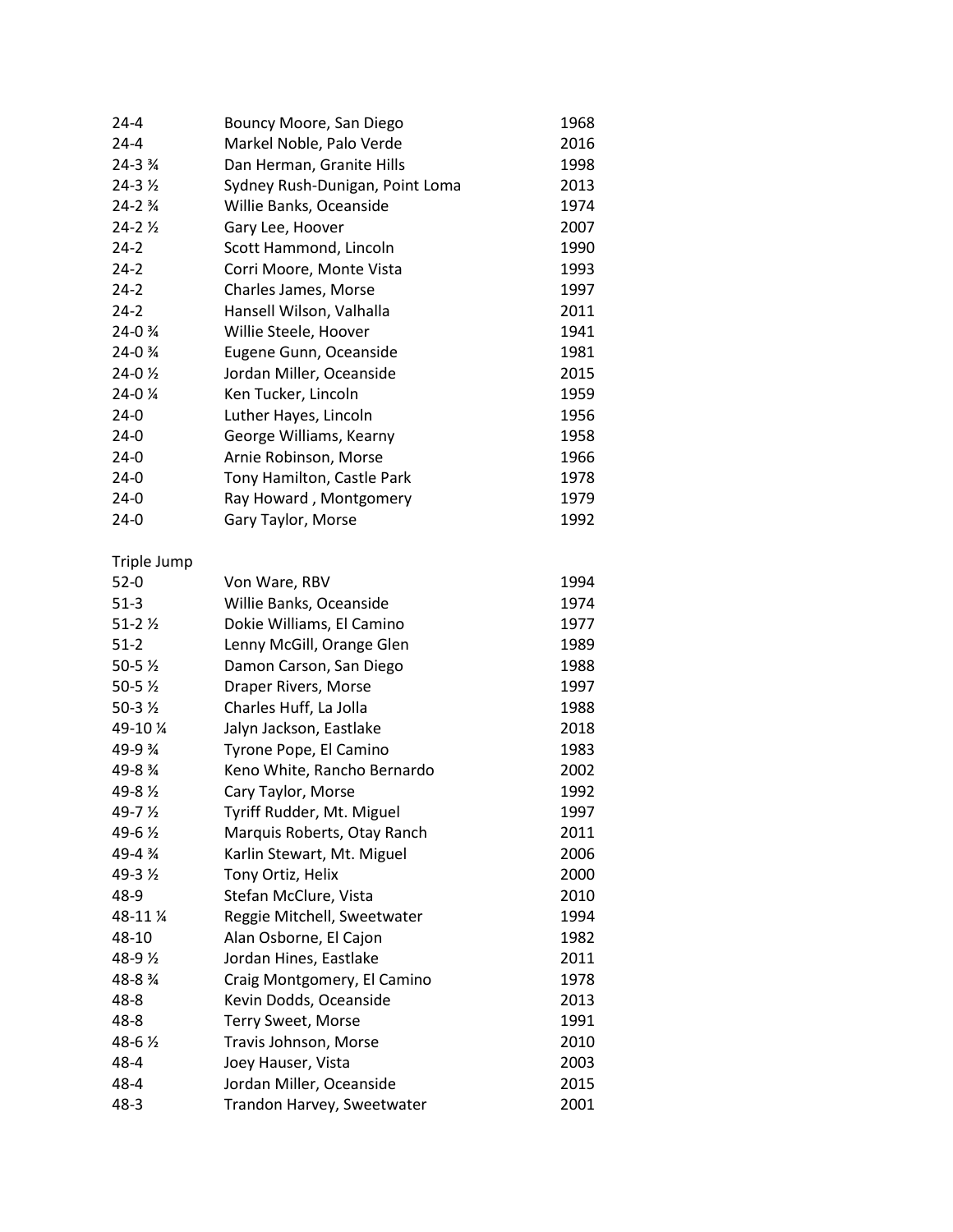| $48 - 3$                   | Nelson Rosario, El Camino         | 2006 |      |
|----------------------------|-----------------------------------|------|------|
| $48 - 2$                   | Anthony Sanford, Lincoln          | 1996 |      |
| $48 - 2$                   | Franklin Gladney, El Camino       | 2005 |      |
| $48 - 2$                   | Justin Malishan, Mission Hills    | 2010 |      |
| Shot Put                   |                                   |      |      |
| $76 - 2$                   | Brent Noon, Fallbrook             | 1990 |      |
| 66-3 1/2                   | Darius Savage, Morse              | 2006 |      |
| 65-11 %                    | Curt Hampton, El Cajon            | 1974 |      |
| 65-5 $\frac{1}{2}$         | Dotun Ogundeji, Madison           | 2014 |      |
| 64-11                      | Pete Schmock, San Dieguito        | 1968 |      |
| 64-11                      | Billy Joe Winchester, Mt. Miguel  |      | 1970 |
| 64-8                       | Dan Ames, El Capitan              | 1998 |      |
| $64-31/2$                  | George Brown, Granite Hills       | 1967 |      |
| 63-10 %                    | Bernard Grady, Scripps Ranch      | 1999 |      |
| 63-4                       | Ken Pole, El Capitan              | 1978 |      |
| $63-3$                     | Jared Bray, Mission Bay           | 2003 |      |
| 62-11 1/2                  | Boldizsar Kocsor, University City | 2004 |      |
| $62 - 7\frac{1}{2}$        | Tony Sotelo, Ramona               | 1996 |      |
| $62 - 7\frac{1}{2}$        | Matt Gauthier, Valhalla           | 1978 |      |
| 61-11 1/2                  | Charles Lenford, Oceanside        | 2016 |      |
| 61-10 1/2                  | Vili Makihele, San Marcos         | 1998 |      |
| 61-6 %                     | Ed Speed, Grossmont               | 1961 |      |
| 61-5 %                     | Jim Wade, Grossmont               | 1957 |      |
| $61 - 4$                   | Brian Boggess, El Capitan         | 1986 |      |
| $61 - 21/4$                | David Spates, Monte Vista         | 2008 |      |
| 60-10 1/2                  | Greg Baer, Grossmont              | 1973 |      |
| 60-10                      | Dick Verdon, Hoover               | 1957 |      |
| $60 - 9$                   | Doug Nelson, Helix                | 1964 |      |
| $60 - 8$                   | Mark Malone, El Cajon             | 1976 |      |
| $60 - 5$                   | Taras Rhode, Fallbrook            | 1998 |      |
| $60 - 4\frac{1}{2}$        | Dick Bronson, Grossmont           | 1954 |      |
| 60-3 %                     | Steve Dougherty, Mt. Miguel       | 1969 |      |
| $60 - 2\frac{1}{2}$        | Mark Bailey, Helix                | 1979 |      |
| $60 - 1$ %                 | John Pottinger, Helix             | 1961 |      |
| 60-0 1/2                   | Blake Asbill, Carlsbad            | 2009 |      |
|                            |                                   |      |      |
| <b>Discus</b><br>$212 - 1$ | Darius Savage, Morse              | 2006 |      |
| 206-5                      | Daniel Schaerer, Bishop's         | 2004 |      |
| $200 - 8$                  | Brent Noon, Fallbrook             | 1990 |      |
| 199-9                      | Dan Ames, El Capitan              | 1999 |      |
| 195-8                      | Billy Joe Winchester, Mt. Miguel  |      | 1970 |
| 195-4                      | Charles Lenford, Oceanside        | 2015 |      |
| 194-5                      | Dotun Ogundeji, Madison           | 2014 |      |
| 194-4                      | Brenden Song, West Hills          | 2013 |      |
| 194-1                      | Thomas Hart, St. Augustine        | 2010 |      |
|                            |                                   |      |      |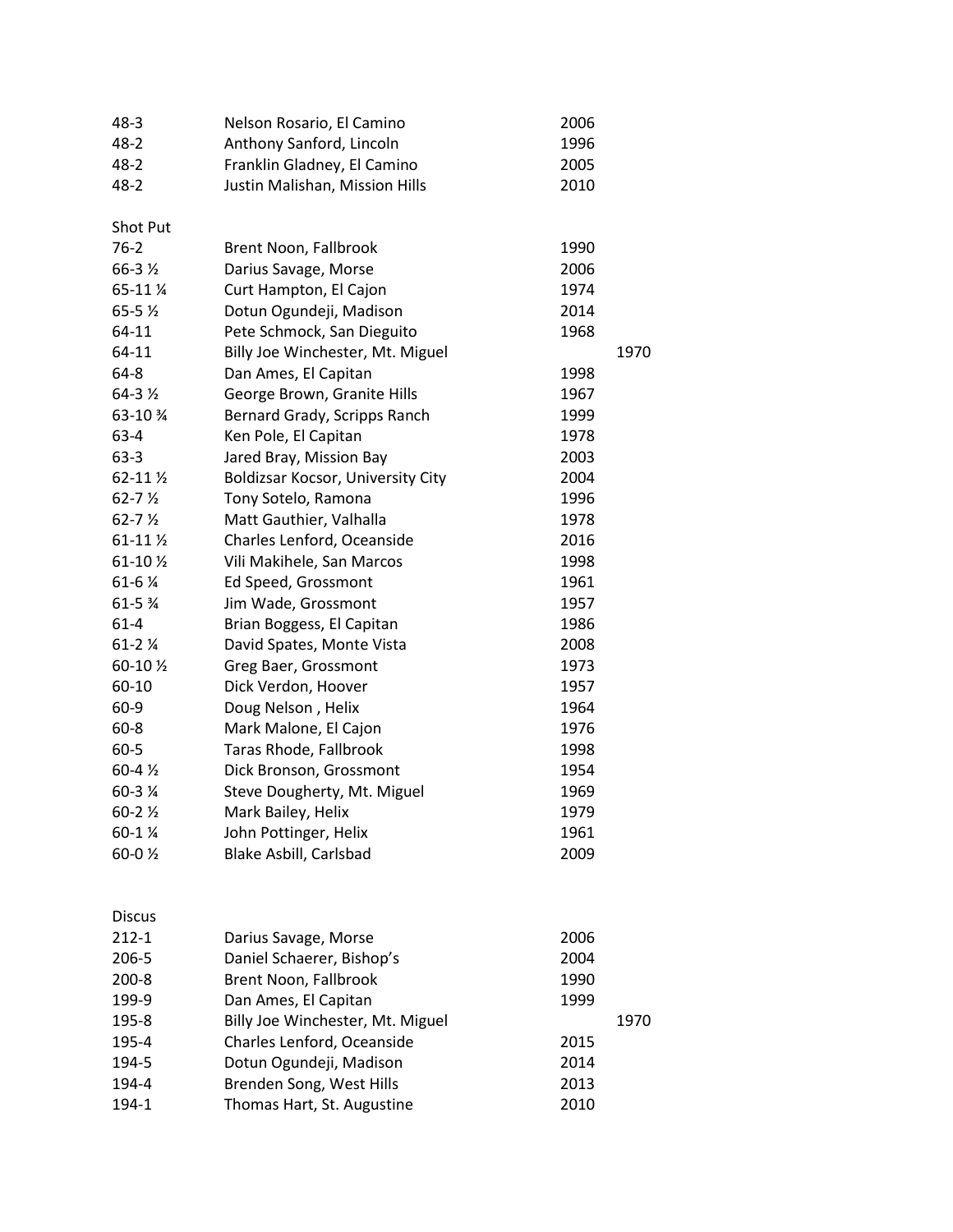| Mark Malone, El Cajon             | 1976 |
|-----------------------------------|------|
| Brian Boggess, El Capitan         | 1986 |
| Matt Gauthier, Valhalla           | 1977 |
| George Liebe, Granite Hills       | 1995 |
| Mark Weber, El Camino             | 2007 |
| Travis Jones, Mira Mesa           | 2000 |
| Jonathon Ward, Poway              | 2000 |
| Mark Bailey, Helix                | 1979 |
| Phil Cookson, Grossmont           | 1980 |
| David Spates, Monte Vista         | 2008 |
| Mike Tull, Fallbrook              | 2006 |
| Nick Allotta, Rancho Bernardo     | 2003 |
| Mike Armstrong, University City   | 1999 |
| Kris Lettow, Helix                | 1976 |
| Bill Harvey, Vista                | 1973 |
| Connor Anderson, Ramona           | 2016 |
| Tooran Gilliam, San Diego         | 1997 |
| Tyler Ellis, Rancho Bernardo      | 2003 |
| Logan Peterson, Ramona            | 2010 |
| Tony Sotelo, Ramona               | 1996 |
| Jamal Newman, El Camino           | 2013 |
| Paul Holborn, Valhalla            | 1980 |
| Boldizsar Kocsor, University City | 2004 |
| Mark Weber, El Camino             | 2006 |
|                                   |      |
| Josh Farmer, Rancho Bernardo      | 2018 |
| Tyler Nelson, Del Norte           | 2014 |
| Ryan Thomsen, Calvin              | 2016 |
| Connor Luck, Mission Vista        | 2018 |
| Zach Pedroza, Scripps Ranch       | 2016 |
| Kevin Gatewood, RBV               | 1999 |
| Matt Farmer, Monte Vista          | 1987 |
| Grant Zebold, Cathedral Catholic  | 2012 |
| Ivy Adair, Rancho Bernardo        | 2013 |
| Charlie Bush, Poway               | 2014 |
|                                   |      |

## **State Champions**

| 100 Meters |                             |          |
|------------|-----------------------------|----------|
| 1992       | Riley Washington, Southwest | 10.30    |
| 1977       | David Russell, Henry        | 9.61v    |
| 1974       | Elijah Jefferson, Crawford  | 9.8v     |
| 1973       | Elijah Jefferson, Crawford  | $9.6$ wy |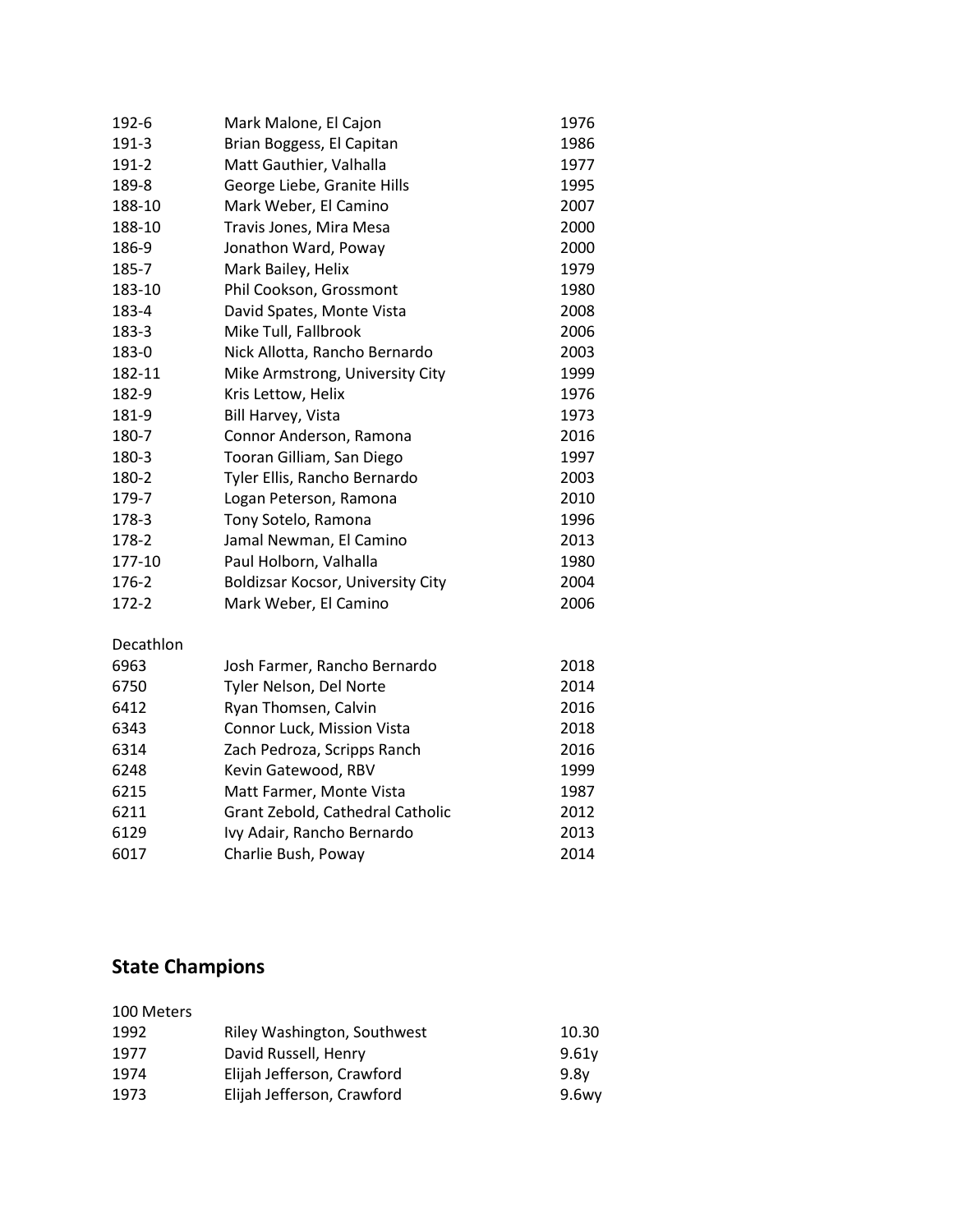| 1929       | Jimmy Willson, San Diego    | 9.8y    |
|------------|-----------------------------|---------|
| 200 Meters |                             |         |
| 1977       | David Russell, Henry        | 20.97y  |
| 1941       | Glen Willis, San Diego      | 21.7    |
| 1929       | Jimmy Willson, San Diego    | 21.4y   |
| 400 Meters |                             |         |
| 1979       | Tony Banks, Morse           | 47.28   |
| 1946       | Norm Stocks, San Diego      | 49.3y   |
| 1929       | Cotton Warburton, San Diego | 49.6y   |
| 800 Meters |                             |         |
| 2012       | Alex Monsivaiz, Army-Navy   | 1:51.34 |
| 2008       | Charles Jock, Mission Bay   | 1:51.64 |
| 2005       | Jesse O'Brien, San Pasqual  | 1:53.71 |
| 1988       | Mark Senior, Mt. Miguel     | 1:51.37 |
| 1966       | Terry Rodgers, Hilltop      | 1:51.5y |
| 1964       | Bob Hose, Madison           | 1:51.1y |
| 1957       | Jim Cerveny, Mission Bay    | 1:52.7y |

#### 1,600 Meters

| 2012             | Darren Fahy, La Costa Canyon | 4:08.78 |  |  |
|------------------|------------------------------|---------|--|--|
| 2009             | Mac Fleet, University City   | 4:05.33 |  |  |
| 2006             | A.J. Acosta, El Camino       | 4:04.94 |  |  |
| 2000             | Evan Fox, West Hills         | 4:09.44 |  |  |
| 1999             | Marcus Chandler, Serra       | 4:10.44 |  |  |
| 1994             | Meb Keflezighi, San Diego    | 4:07.67 |  |  |
| 1992             | Daniel Das Neves, Helix      | 4:09.54 |  |  |
| 1991             | Daniel Das Neves, Helix      | 4:12.22 |  |  |
| 1989             | Francis O'Neill, San Pasqual | 4:08.67 |  |  |
| 1966             | Tim Danielson, Chula Vista   | 4:07.0y |  |  |
| 1965             | Tim Danielson, Chula Vista   | 4:08.4y |  |  |
|                  |                              |         |  |  |
| 3,200 Meters     |                              |         |  |  |
| 2012             | Darren Fahy, La Costa Canyon | 9:03.29 |  |  |
| 2007             | Eric Avila, Bonita Vista     | 9:01.77 |  |  |
| 1994             | Meb Keflezighi, San Diego    | 8:58.11 |  |  |
| 1971             | Dale Fleet, Clairemont       | 8:53.8y |  |  |
| 110 High Hurdles |                              |         |  |  |
|                  |                              |         |  |  |
| 1938             | John Beiwaner, San Diego     | 15.3y   |  |  |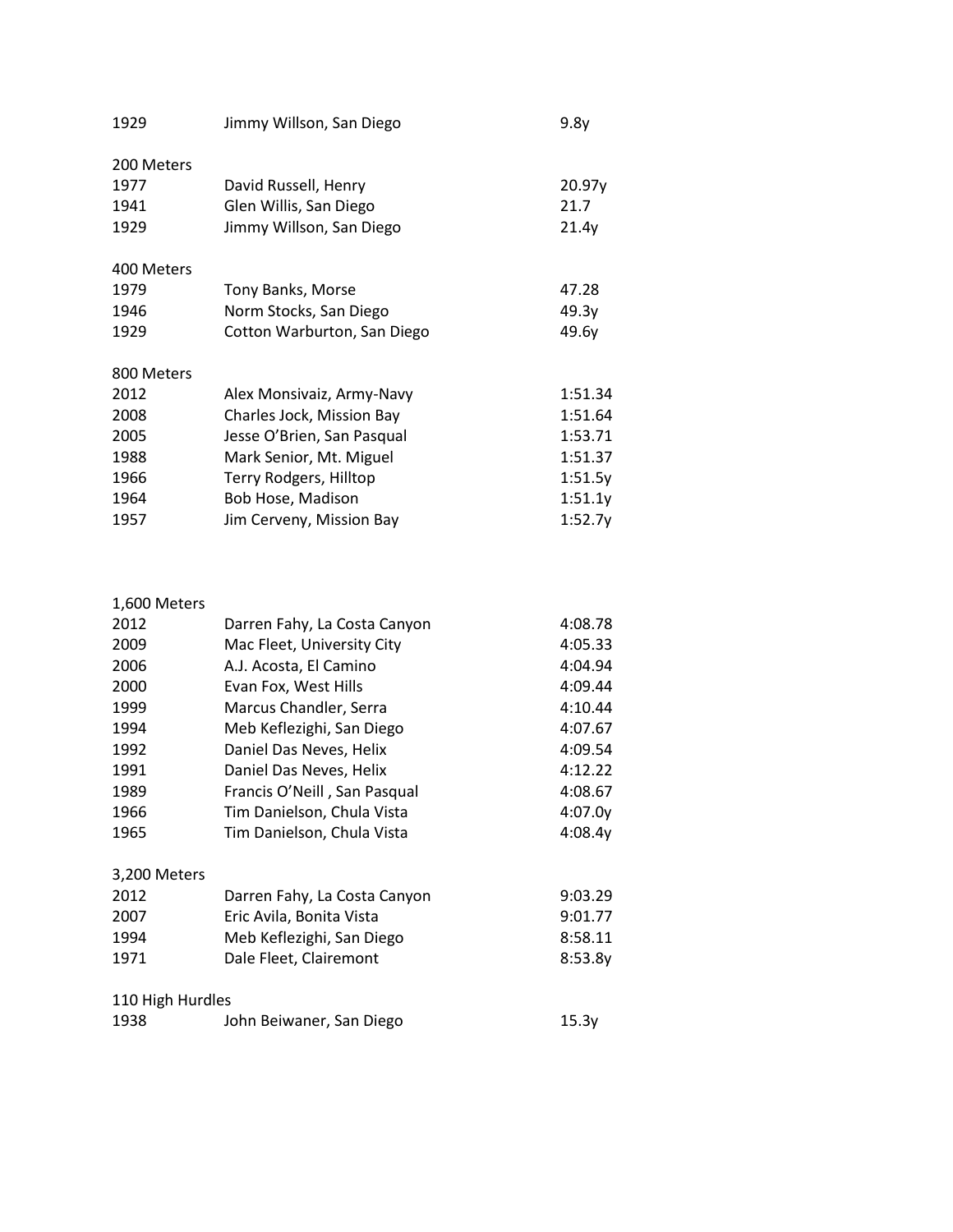| 300 Intermediate Hurdles |                               |                                    |  |  |  |
|--------------------------|-------------------------------|------------------------------------|--|--|--|
| 2003                     | Brandon Bornes, RBV<br>37.34  |                                    |  |  |  |
| 2001                     | Jeff Hunter, Granite Hills    | 36.25                              |  |  |  |
| 1991                     | Keith Williams, Escondido     | 37.28                              |  |  |  |
|                          |                               |                                    |  |  |  |
| 400 Relay                |                               |                                    |  |  |  |
| 1994                     | El Camino                     | 41.16                              |  |  |  |
| 2001                     | Helix                         | 41.17                              |  |  |  |
| High Jump                |                               |                                    |  |  |  |
| 2010                     | Tyler Jordan, Ramona          | $6 - 11$                           |  |  |  |
| 1970                     | Jerry Culp, Oceanside         | $7-04$                             |  |  |  |
| 1953                     | Bernie Nelson, San Diego      | $6 - 4$                            |  |  |  |
| 1918                     | Harold Muller, San Diego      | $5-6$                              |  |  |  |
| Pole Vault               |                               |                                    |  |  |  |
| 1995                     | Mike Brown, Torrey Pines      | $16 - 4$                           |  |  |  |
| 1961                     | Mike Graves, El Cajon Valley  |                                    |  |  |  |
|                          | Bill Logan, El Cajon Valley   | $14 - 21/4$<br>$13-6$              |  |  |  |
| 1956 (Co)                |                               |                                    |  |  |  |
| 1929                     | Bill Miller, San Diego        | $12 - 6$                           |  |  |  |
| 1928                     | Bill Miller, San Diego        | 12-9 $\frac{1}{2}$                 |  |  |  |
| 1927                     | Bill Miller, San Diego        | $12 - 0$                           |  |  |  |
| 1926(4-way)              | Bill Hubbard, San Diego       | $12 - 4$                           |  |  |  |
| 1923(Co)                 | Harry Smith, San Diego        | $11 - 11\%$                        |  |  |  |
| Long Jump                |                               |                                    |  |  |  |
| 2003                     | Derrell Hutsona, Helix        | 25-5 <sup>3</sup> / <sub>4</sub> w |  |  |  |
| 1990                     | Jerome Price, University City | 25-3 %                             |  |  |  |
| 1978                     | Dokie Williams, El Camino     | $25 - 1$ $\frac{1}{4}$             |  |  |  |
| 1966                     | Doyle Steel, San Diego        | $25 - 3$ $\frac{1}{4}$             |  |  |  |
| 1962                     | James Kennedy, Lincoln        | $24 - 5\frac{3}{4}$                |  |  |  |
| 1957                     | Luther Hayes, Lincoln         | $23 - 8\frac{1}{2}$                |  |  |  |
| Triple Jump              |                               |                                    |  |  |  |
| 2011                     | Marques Roberts, Otay Ranch   | 49-6 ½                             |  |  |  |
| 1994                     | Von Ware, RBV                 | $50-6$                             |  |  |  |
| 1989                     | Lenny McGill, Orange Glen     | $51-1$ $\frac{1}{4}$               |  |  |  |
| 1978                     | Dokie Williams, El Camino     | 50-4 %                             |  |  |  |
|                          | Dokie Williams, El Camino     |                                    |  |  |  |
| 1977                     |                               | 51-0 $\frac{1}{2}$                 |  |  |  |
| 1974                     | Willie Banks, Oceanside       | $50-9$                             |  |  |  |
| 1973                     | Willie Banks, Oceanside       | 49-7 %                             |  |  |  |
| <b>Shot Put</b>          |                               |                                    |  |  |  |
| 2014                     | Dotun Ogundeji, Madison       | $65 - 5\frac{1}{2}$                |  |  |  |
| 2006                     | Darius Savage, Morse          | $66 - 3\frac{1}{2}$                |  |  |  |
| 2003                     | Jared Bray, Mission Bay       | 63-3 %                             |  |  |  |
| 1990                     | Brent Noon, Fallbrook         | 74-4 %                             |  |  |  |
| 1989                     | Brent Noon, Fallbrook         | 66-1 1/2                           |  |  |  |
|                          |                               |                                    |  |  |  |